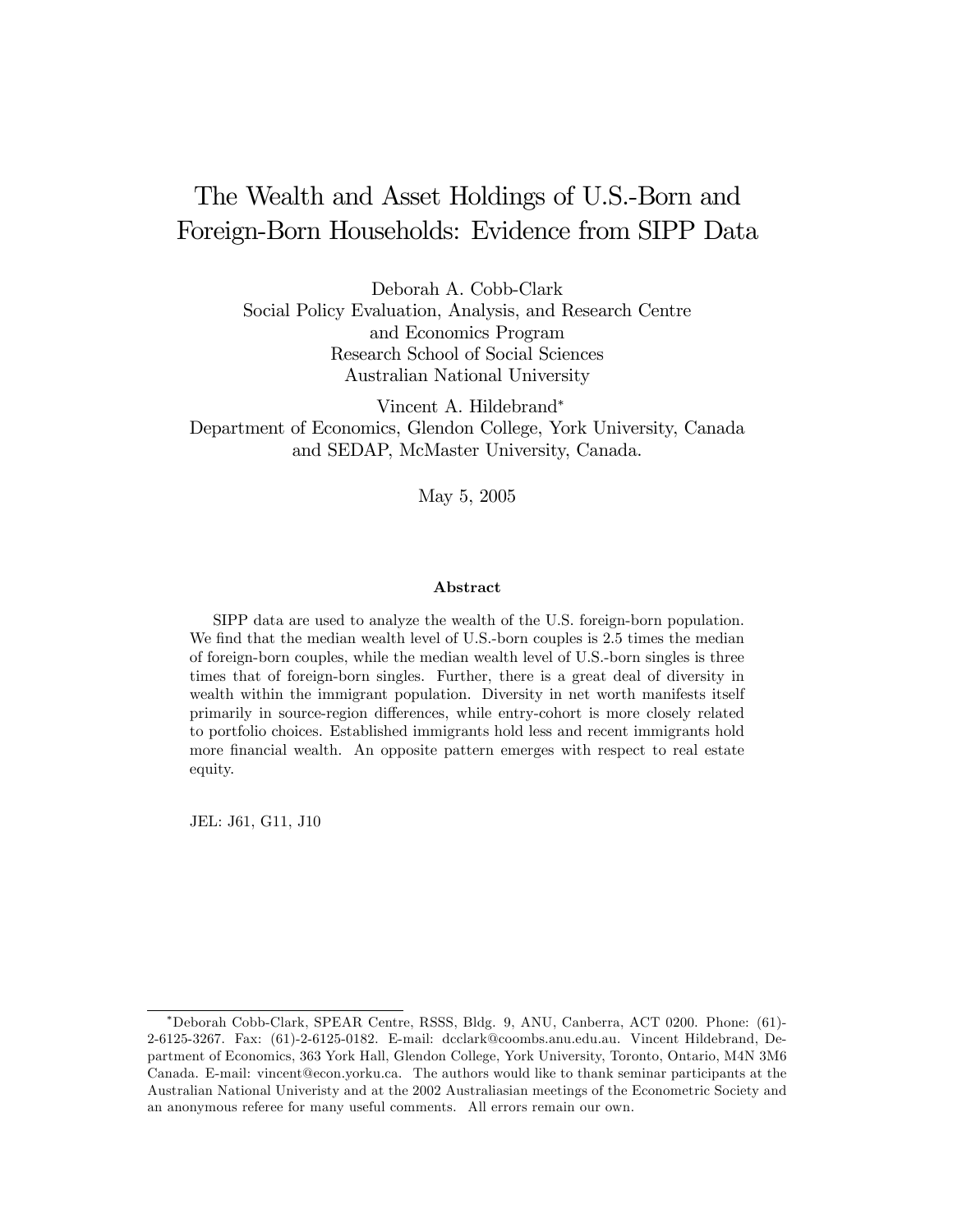### 1 Introduction

The extent to which immigrants can successfully participate in the economic, social, and political life of the host country is an increasingly important issue as the number of people living outside their country of birth continues to grow.<sup>1</sup> A large literature assesses how immigrants' human capital and labor market outcomes evolve over time, however, we understand very little about the way in which the relative wealth position of foreign-born individuals varies over the settlement process.<sup>2</sup> This is unfortunate because wealth is an important measure of overall economic well-being which directly influences migrants' ability to successfully integrate into host-country society. Wealth provides the resources necessary to Önance current consumption and to maintain consumption levels in the face of economic hardship. Wealth in the form of housing provides direct services (Wolff, 1998), while wealthier families are more likely to live in neighborhoods with better educational and health facilities and lower levels of crime and to have more political influence (Gittleman and Wolff, 2000; Altonji and Doraszelski, 2001). Finally, wealth is fundamental in providing income security for the one in five immigrants aged 55 plus who are at (or near) the age of retirement.<sup>3</sup>

To our knowledge there is no empirical evidence on the overall wealth position of the total U.S. foreign-born population although there are many reasons to believe that both the level of wealth and the portfolio choices of immigrants will differ from those of the native born. Understanding the magnitude (and determinants) of the nativity wealth gap among U.S. households is a particularly important endeavor in light of the continuing high levels of U.S. immigration, the increased propensity of immigrant households to be in poverty, and the large share of foreign-born individuals nearing retirement.<sup>4</sup>

This paper begins to fill this gap by analyzing the net worth and portfolio choices of foreign-born individuals using Survey of Income and Program Participation (SIPP) data. These data are unique in providing information on both household wealth holdings as well as immigration history and have a number of important advantages for the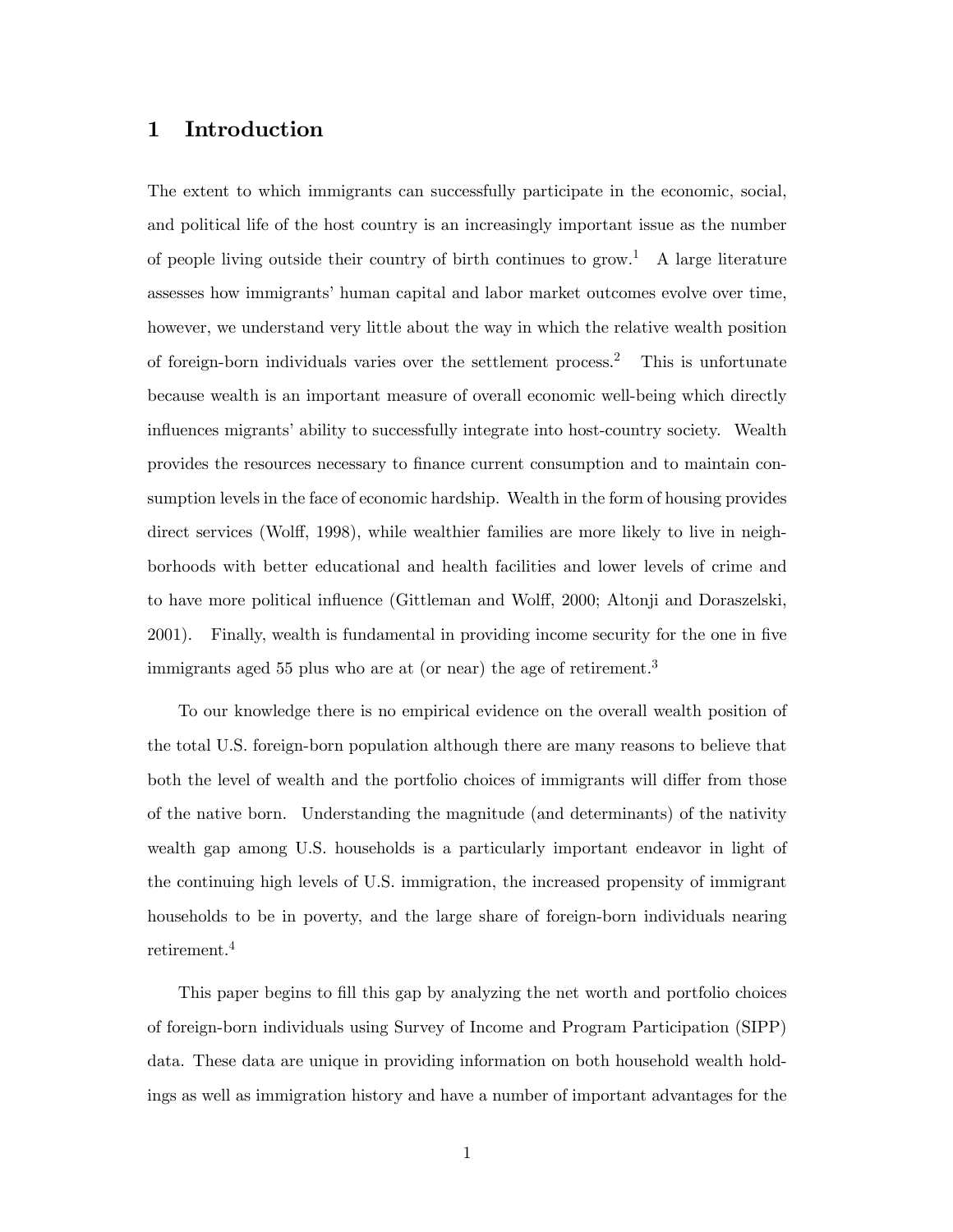analysis at hand (see below). We adopt a novel empirical specification which explicitly accounts for the large proportion of households with nonpositive wealth. This allows us to answer the following questions: How does net worth vary by nativity status, region of origin, and immigration cohort? How do the portfolio choices of foreign-born and U.S.-born households differ?

We find that foreign-born households are less wealthy than U.S.-born households. The median wealth level of U.S.-born couples is 2.5 times the median wealth level of foreign-born couples, placing the median foreign-born couple between the 30 - 35th percentile of the native-born wealth distribution. Among singles, the median wealth level of the U.S. born is three times that of foreign born singles. Moreover, there is a great deal of diversity in wealth levels and asset portfolios within the immigrant population suggesting a very uneven process of economic and social integration. Diversity in net worth manifests itself primarily in source-region rather than entry-cohort differences and does not in general appear to stem from a divergence in the response of foreign-born households to transitory income shocks. Year of arrival is closely related to portfolio choices – holding net worth constant – with established immigrants holding significantly less and recent immigrants holding significantly more financial wealth. An opposite pattern emerges with respect to real estate equity.

Section 2 reviews both the theoretical issues and empirical evidence surrounding differences in the wealth levels and portfolio choices of native- and foreign-born households. The details of the SIPP data are discussed in Section 3, while information about the nativity wealth gap is provided in Section 4. Section 5 presents both our empirical specification and the estimation results. Our conclusions and suggested directions for future research are discussed in Section 6.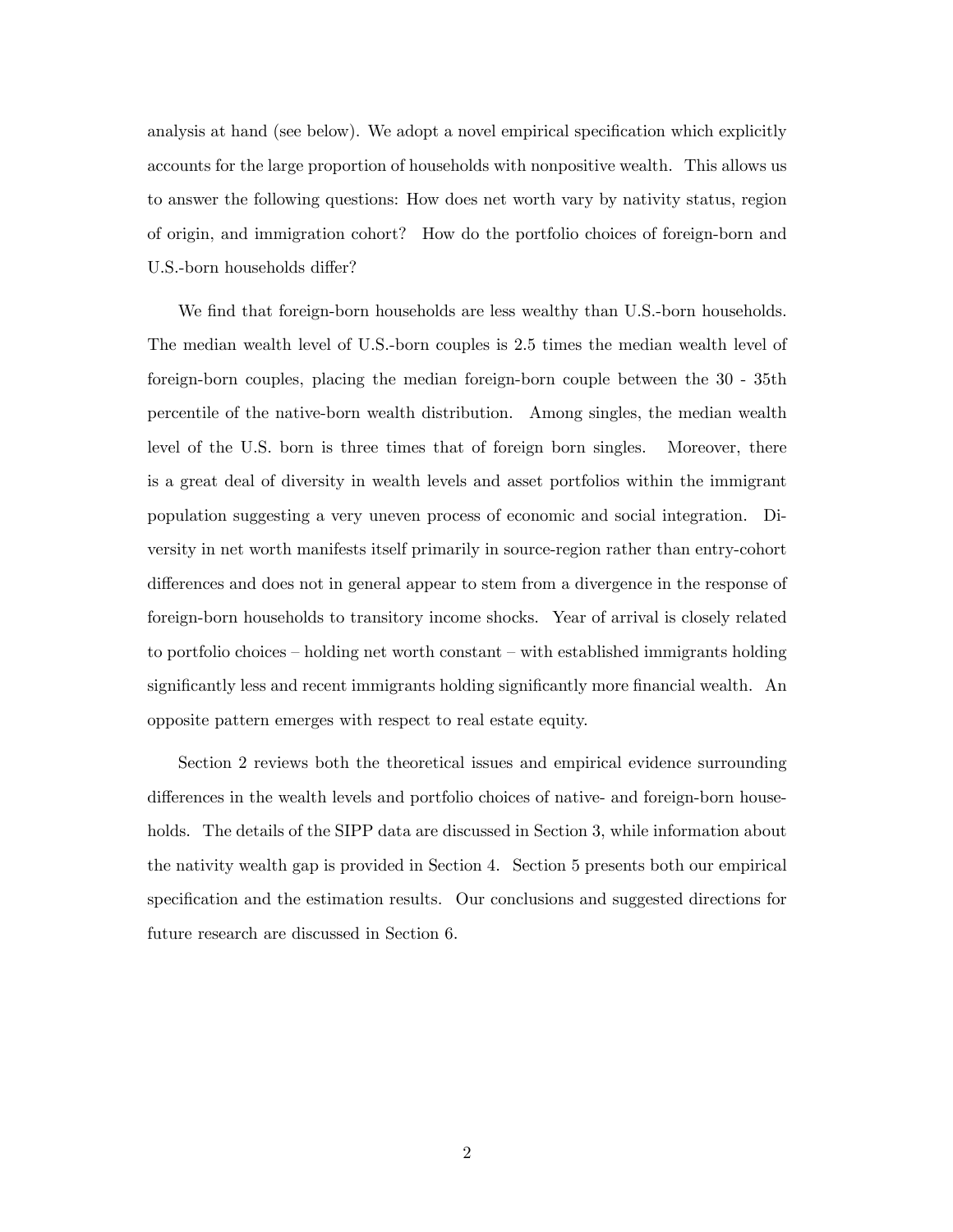### 2 The Nativity Wealth Gap

#### 2.1 Theoretical Issues:

Differentials in household wealth stem from differences in inherited wealth, rates of return, or in previous savings behavior  $-$  which in turn is a function of both income and consumption patterns. Consequently, a number of things might combine to explain why the wealth position of immigrant households differs from that of similar nativeborn households. First, a large literature shows that new immigrants face a relative earnings gap at arrival which tends to disappear over time. This pattern is remarkably consistent across U.S. studies, though the magnitude of the initial earnings gap, the extent to which it reflects a gap in unobserved skills, and the speed of convergence all remain matters of contentious debate (see Borjas, 1994). Almost nothing is known about the importance of earnings uncertainty, credit constraints, and a lack of hostcountry-specific information in generating immigrant wealth patterns though all would be expected to drive a wedge between native- and foreign-born wealth.<sup>5</sup>

Second, social norms and expectations about intergenerational transfers in the sending country may influence not only inherited wealth, but also immigrants' postmigration savings behavior and asset allocation (and consequently rates of return). Chiteji and Stafford (1999) postulate that portfolio choices are influenced by a "social learning process" whereby parental decisions to hold certain kinds of assets influence the subsequent choices of their children. This intergenerational stickiness in portfolios explains part of the racial wealth gap (Chiteji and Stanford, 1999) and it seems reasonable to expect some cultural basis to the savings behavior of immigrants as well. Carroll, et al. (1994; 1998) explore this issue by studying the cross-national savings patterns of immigrants to Canada and the United States. They find significant country-of-origin variation in the savings of U.S. immigrants, but not in the savings of immigrants to Canada. The authors conclude, however, that the former Öndings are not consistent with the cultural effects hypothesis because the savings patterns of immigrant groups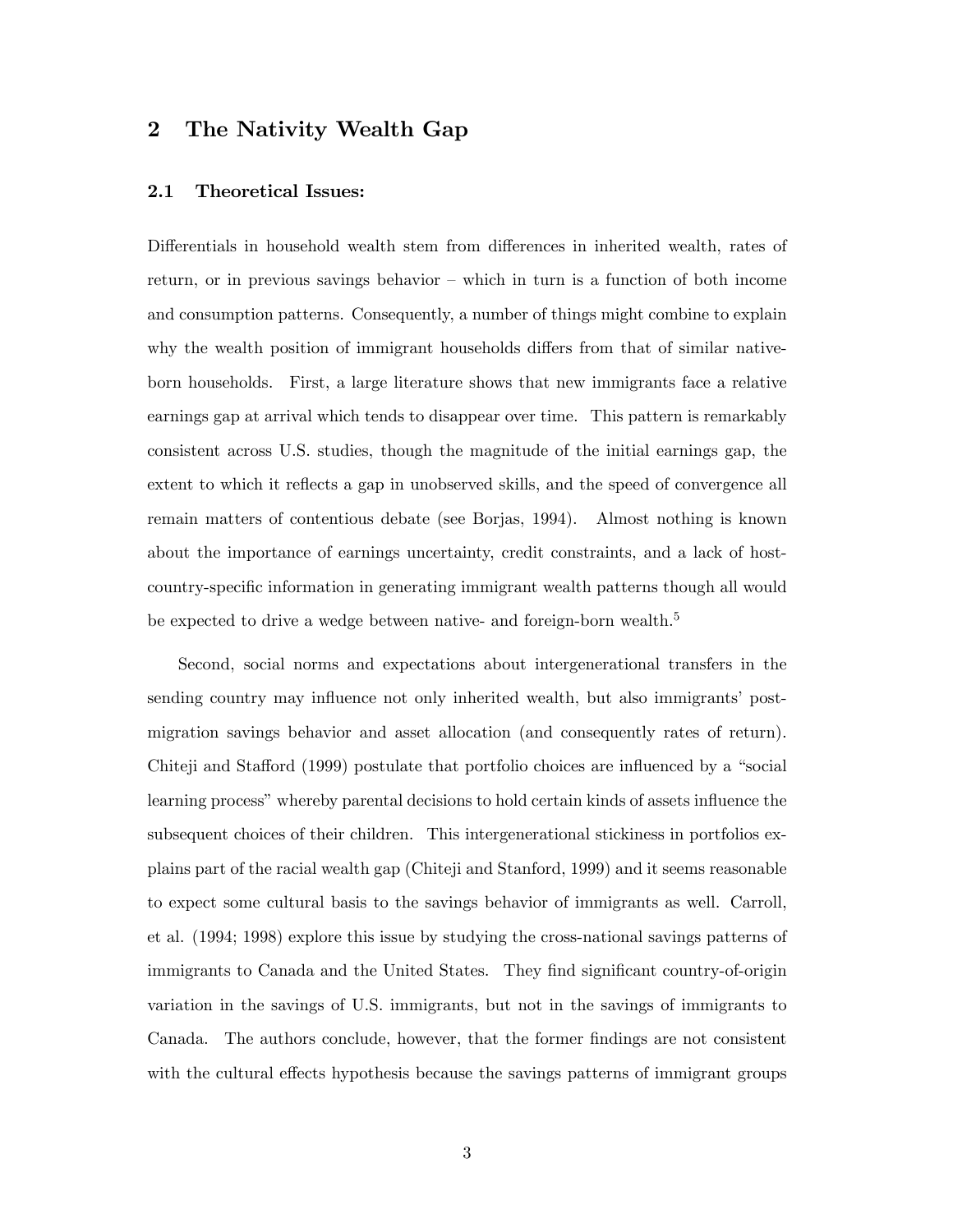$\overline{\phantom{a}}$  – while different from one another – do not resemble the national savings patterns of their home countries. They point instead to the potential importance of variation in immigrant selectivity across source countries.

Third, limited access to social welfare programs alters the expected savings behavior of immigrants. Shamsuddin and DeVoretz (1998), for example, find that the wealth levels of foreign-born households in Canada dissipate relatively faster in old age and are more sensitive to levels of social security wealth which is consistent with age and residency requirements which limit some immigrants' access to Canada's federal old-age security  $(OAS)$  pension.<sup>6</sup>

Finally, many immigrants though not strictly temporary, may nonetheless have a higher probability of emigration than native-born individuals.<sup>7</sup> This raises the possibility that economic conditions (including labor market risk) in the sending country  $\overline{\phantom{a}}$ in addition to those in the host country  $\overline{\phantom{a}}$ -interact with anticipated length of stay to influence the savings behavior of immigrants (Galor and Stark, 1990; Dustman, 1997). In particular, Dustman (1997) shows that whether migrants save relatively more or less depends on the correlation in labor-market shocks in the two countries. The ability to diversify across two labor markets (rather than one) may reduce immigrants' income risk leading to less precautionary savings.

#### 2.2 Empirical Evidence:

The limited empirical evidence suggests that natives accumulate more wealth than recent immigrants with similar characteristics, though this gap seems to disappear for more established immigrants. Specifically, Shamsuddin and DeVoretz (1998) find that immigrants in Canada less than 8 years had a wealth level that was approximately half that of similar Canadian-born households. Over time, however, there was rapid wealth assimilation suggesting that immigrant households needed approximately 15 years to achieve the same wealth level of native-born households with similar characteristics. Carroll, et al. (1994) also examine Canadian data and Önd that recent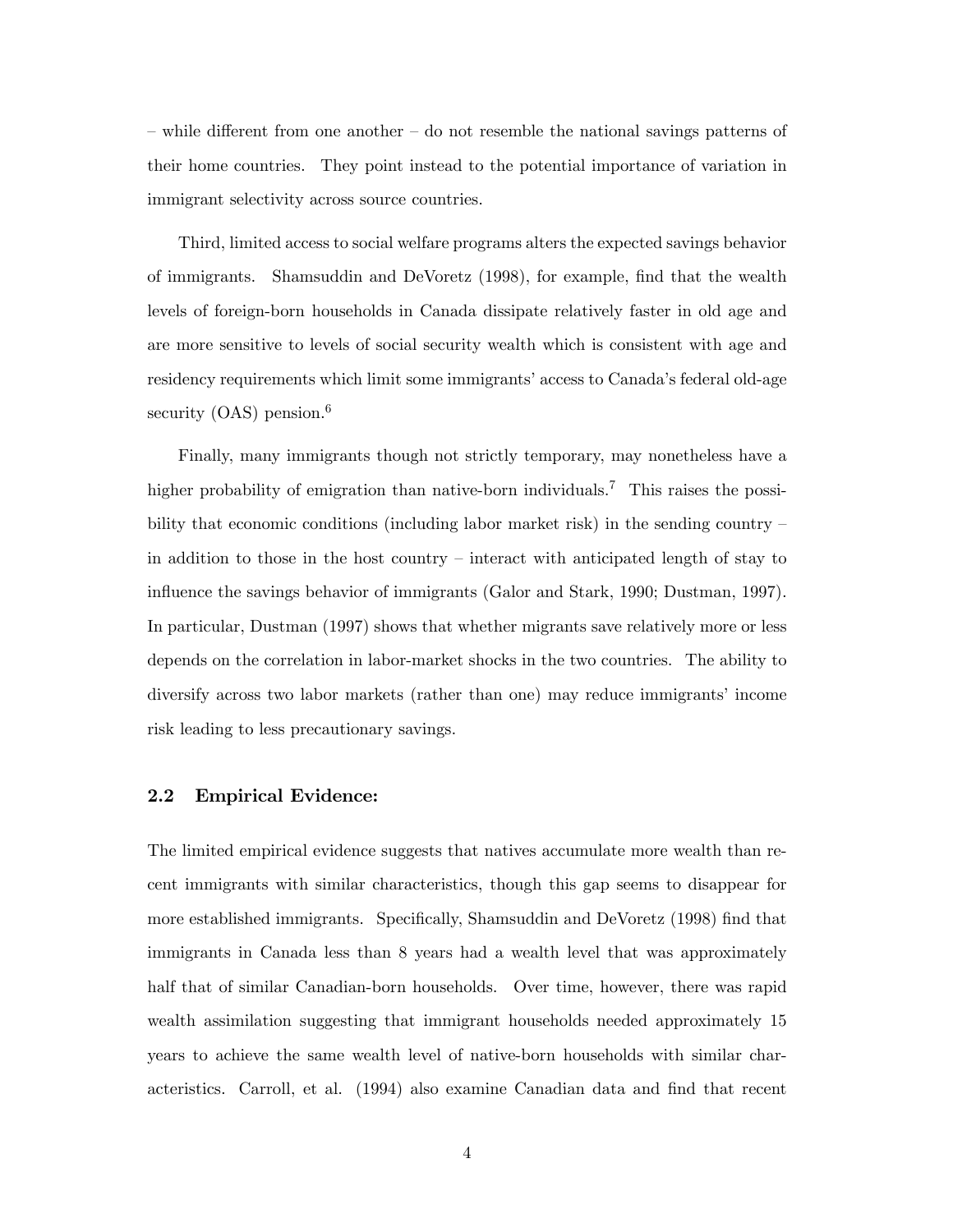immigrants consume more (i.e., save less) than natives, though this dissipates over time with migrants reaching parity with natives in about 25 - 30 years.<sup>8</sup> Zhang (2002) also concludes that, recent immigrants to Canada are at a relative wealth disadvantage, though more established immigrant households have higher wealth levels than otherwise similar native-born households. He Önds, however, that the mean nativity wealth gap is not significantly different from zero for couples and is in fact positive and significant for singles.

To our knowledge there is no similar evidence on the relative wealth position of the total U.S. foreign-born population. Carroll, et al. (1998) use 1980 and 1990 U.S. Census data to calculate average wealth levels by nativity, but make no attempt to control for differences in the characteristics that might be related to wealth. $9$  Their results indicate that while immigrants from some source countries (Germany, Taiwan, and the U.K.) have higher relative wealth levels on average, others (Mexico, Portugal, and Japan) have much lower levels of wealth. The authors also find a convergence in the wealth levels of immigrants and natives which is inconsistent with other evidence suggesting that the nativity gap in home ownership rates increased dramatically over the same period (Camarota, 2001; Borjas, 2002).<sup>10</sup> Together these results suggest that there may be important differences in the asset portfolios of immigrant and native households in the United States. Finally, using data from the National Longitudinal Survey of Youth (NLSY) Amuedo-Dorantes and Pozo (2001) Önd that increased income uncertainty leads to significantly higher net wealth for natives, but not immigrants, pointing to more precautionary savings amongst young, native-born households.<sup>11</sup>

### 3 The Survey of Income and Program Participation

We exploit data drawn from the 1987, 1990, 1991, 1992, 1993 and 1996 SIPP surveys. Each survey is a short, rotating panel made up of  $8$  to 12 waves of data  $-$  collected every 4 months  $-$  for approximately 14,000 to 36,700 U.S. households. Thus, a typical panel covers a time span ranging from 2 1/2 years to 4 years. Most SIPP panels did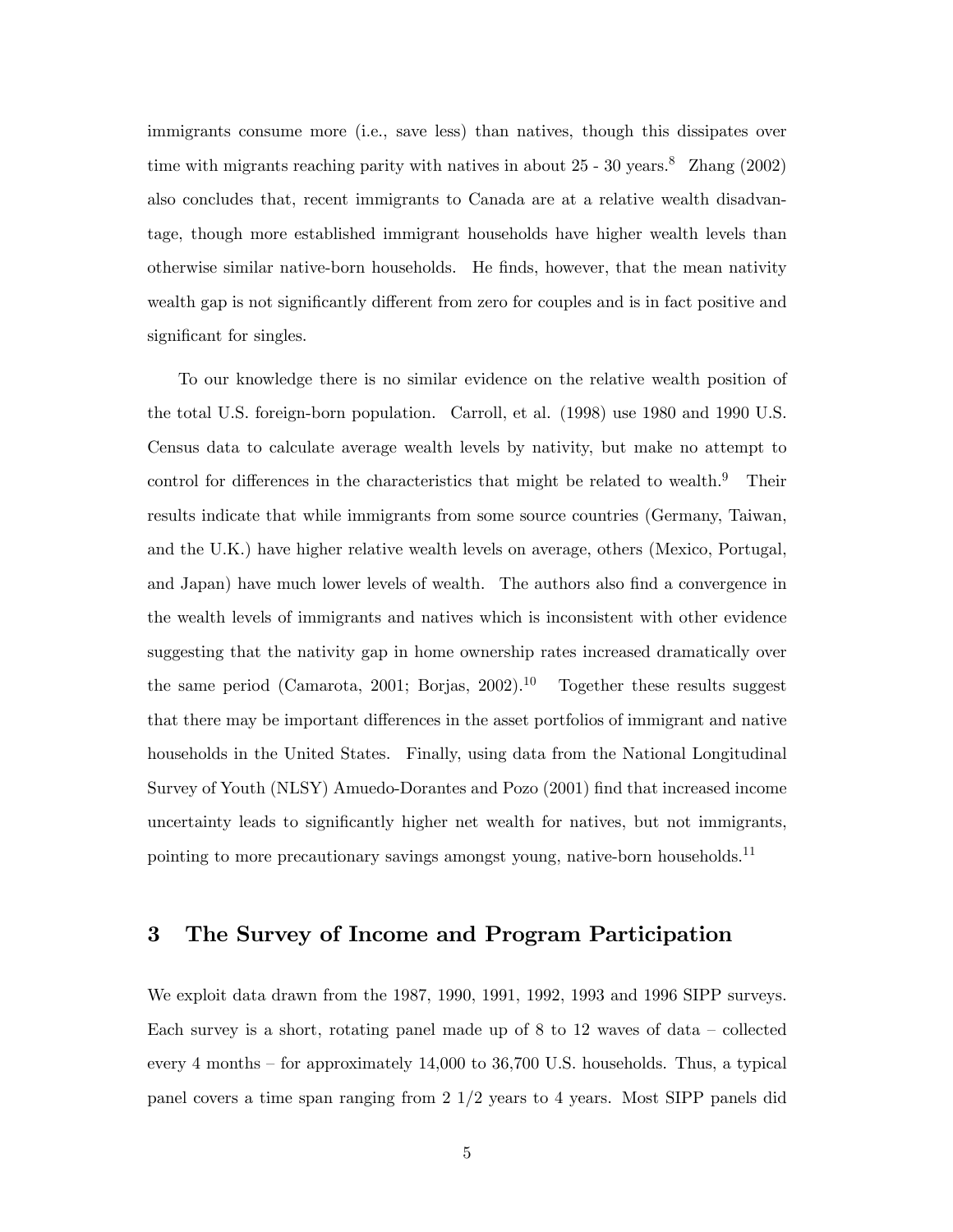not sample different subpopulations at different rates, however, the 1990 and 1996 panels are exceptions in which low-income households were over sampled. Given this, sampling weights will be used throughout the analysis.<sup>12</sup> Each wave contains both core questions common to each wave and topical questions that are not usually updated in each wave. In addition to core module information, we use data from three topical modules. Immigration (including region of origin and year of arrival) and marital history information is drawn from the migration and marital history modules which are collected in wave 2 in each of the six panel years used in this study. Wealth data is taken from the assets and liabilities module that is usually collected in waves 4 and 7 of each panel survey under consideration.<sup>13</sup> However, we only exploit data from one assets and liabilities module because comprehensive data capturing all components of total household net worth are only available in a single wave of most SIPP panels.<sup>14</sup> Other relevant variables were obtained from the core modules collected during these waves.

Thus, our preliminary sample includes all respondents present in both the wave in which a comprehensive assets and liabilities module was available and wave 2 during which both migration and marital history data was obtained.<sup>15</sup>

SIPP data are not usually thought of as the best source of information for studying trends in wealth holdings. The Survey of Consumer Finance (SCF) inarguably provides a more comprehensive picture of the wealth distribution of American households than do alternative data sources which measure the upper tail of the wealth distribution particularly poorly (see Juster and Kuester, 1991; Wolff, 1998; Juster, et al., 1999). Unfortunately, SCF data do not identify immigrants. The Panel Survey of Income Dynamics (PSID) is an alternative data source which does collect information about immigration histories. Given its sampling frame, however, the PSID is not particularly useful for studying the foreign-born population in the United States before 1998 when a representative sample of 491 immigrant families was added to the survey. As only two wealth modules have been collected since then  $-$  in 1999 and 2001  $-$  examining the wealth holding of immigrants in the United States using PSID data is limited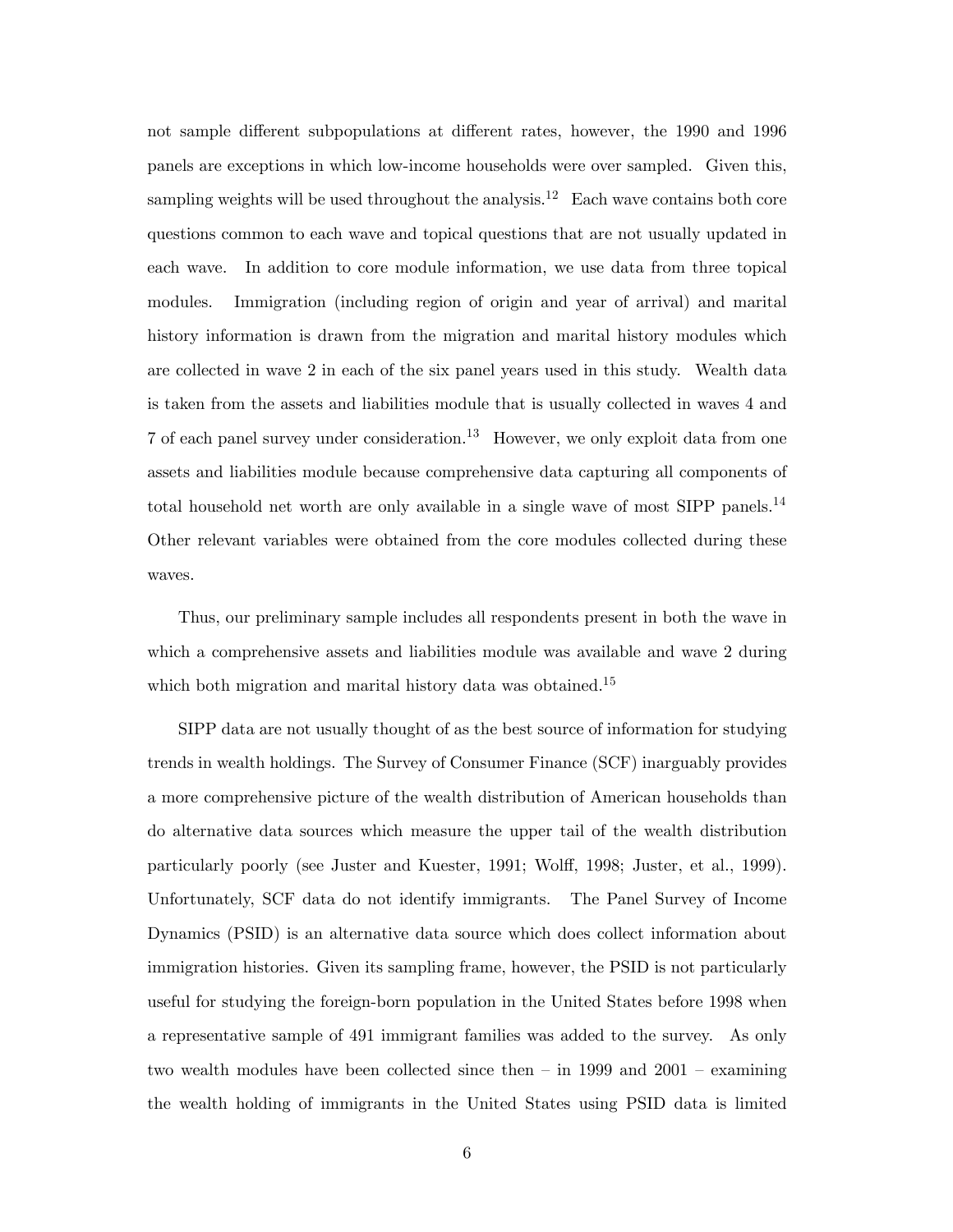to longitudinal evidence from a (very) short panel with a relatively small sample.<sup>16</sup> Panel data from the Health and Retirement Survey (HRS) provide detailed measures of wealth holdings and  $-$  unlike the SCF  $-$  identify immigrants along with year of arrival. However, HRS data lack region-of-origin information and  $-$  more importantly  $-$  are restricted to households whose head was between 51 and 62 years in 1992 the initial year of data collection. Thus, the HRS data are not particularly useful for studying the wealth of the foreign-born population generally. Similarly, National Longitudinal Survey (NLS) and National Longitudinal Survey of Youth (NLSY) data shed light only on the wealth holdings of specific birth cohorts.<sup>17</sup>

By pooling data from panel years in which the SIPP collected both wealth and immigration information, we are able to build a data set which contains a much larger number of immigrant households than the PSID or NLSY. While our data will have little to say about the wealth holdings of the very rich, they are quite useful for studying the behavior of the middle class (Wolff, 1998).

Specific asset variables contained in the assets and liabilities module include interest earning assets (held in banking and other institutions), equity in stocks and mutual funds, IRA and KEOGH accounts, own home equity, real estate equity (other than own home), business equity, net equity in vehicles, business equity and other assets not accounted for in previous variables (including total mortgages held, money owed for sale of businesses, U.S. savings bonds, checking accounts and other interest bearing assets). Liabilities include both debts secured by any assets and unsecured debts (including liabilities such as credit card or store bills, bank loans and other unsecured debts). The SIPP wealth module, however, does not cover any future pension rights such as equity in private pension plans or social security wealth. The SIPP wealth module also does not specifically gather information about assets held off-shore which may be particularly important for immigrant households. While respondents are not explicitly told to exclude any off-shore assets when reporting their asset holdings, it is likely offshore assets are disproportionately under-reported and it may be most useful to think of the SIPP data as capturing U.S.-based wealth only. This is a limitation shared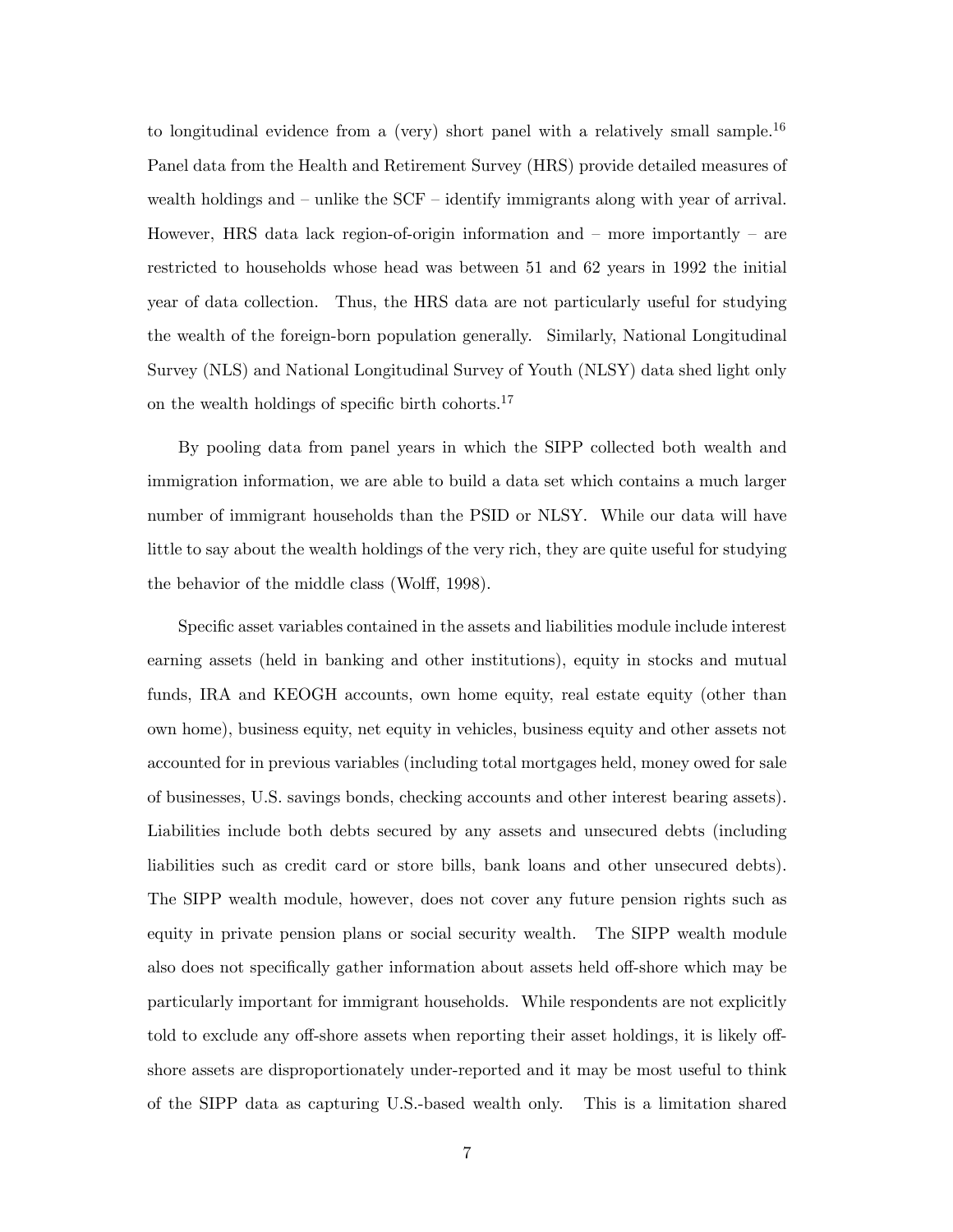by all of the aforementioned data sources and a fuller picture of the wealth position of foreign-born households awaits a survey speciÖcally targeted towards eliciting this information.

Our estimation sample includes both couple- and single-headed native and immigrant households in which the reference person is between 25 years and 75 years old. A married immigrant household is defined as a household in which both partners are born outside of the United States to non-U.S. parents. We have eliminated all married ìmixed householdsî in which one partner is U.S.-born and the other is foreign-born  $(2,582$  households)<sup>18</sup> and all Puerto Rican households (543 households)<sup>19</sup>. We have also dropped all immigrant respondents (228 households) for whom the date of migration to the United States was missing. The resulting sample contains respectively a total of 83,077 U.S.-born households (including 35,414 single-headed households) and 6,681 immigrant households (including 2,740 single-headed households). All assets and income data were expressed in 1992 constant dollars using the monthly CPI-U index from the Bureau of Labor Statistics (BLS) as a deflator.

### 4 The Wealth of U.S.- and Foreign-Born Households

Table 1 reports weighted mean and median asset holdings in 1992 constant dollars for the single- and couple-headed households in our sample. The mean net worth of couple-headed, native-born households is \$125,345, while the median is \$67,822. As anticipated, this is very similar to the levels of mean net worth reported in NLSY or PSID data, but is much lower than the levels calculated from SCF data (Amuedo-Dorantes and Pozo, 2001; Juster, et al, 1999; Wolff, 1998). The median net worth of native-born couples is lower than that of immigrant couples from Europe (\$104,759) and somewhat higher than that of couples from Asia  $(\$55,713).^{20}$  In contrast, immigrant couples from Mexico, Central and South America, and the rest of the world (primarily the Middle East and Africa) have much lower median net worth than U.S.-born couples. The same pattern holds for single-headed households as well with individuals from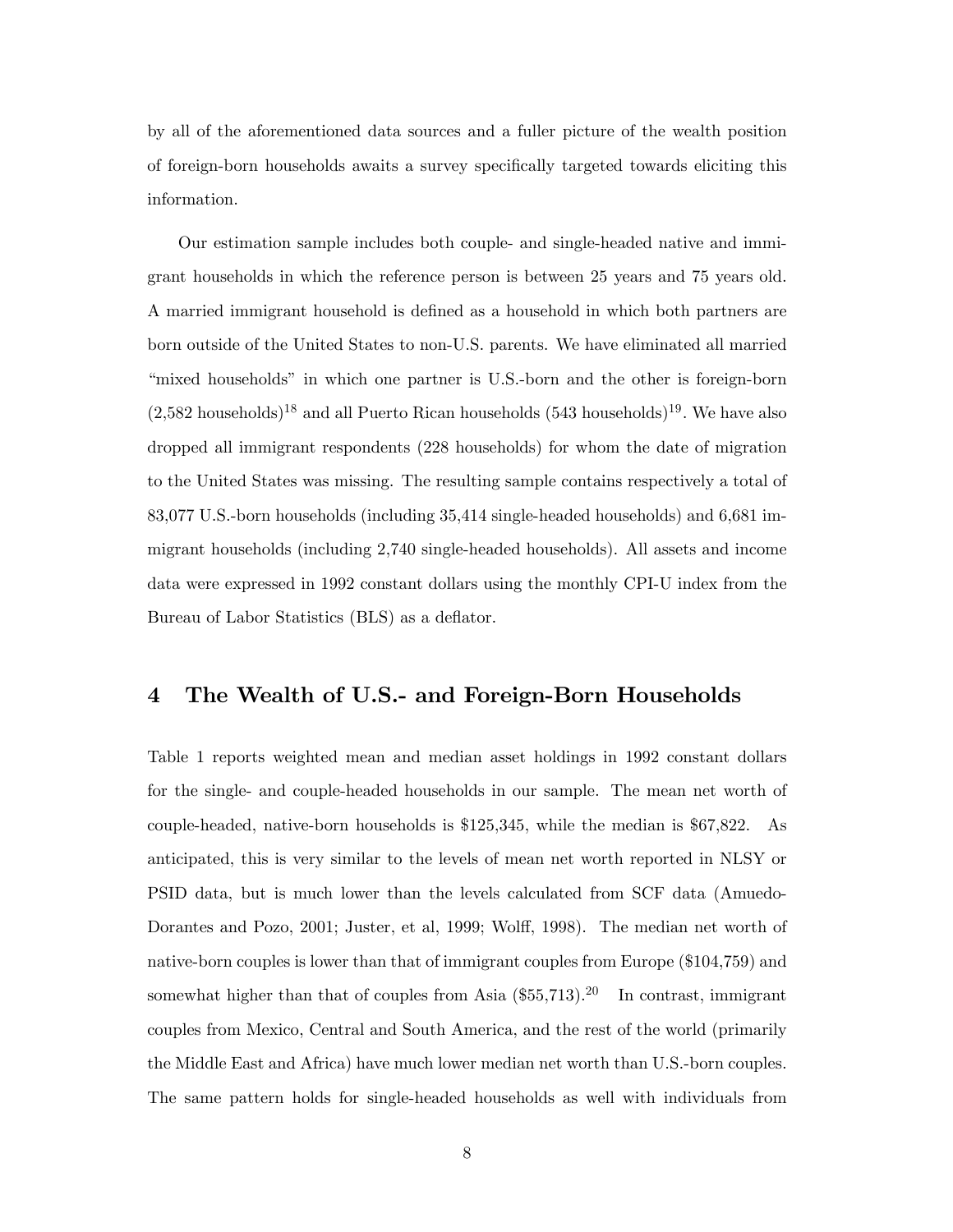Europe doing much better and individuals from Asia doing somewhat worse than the U.S.-born.

Non-parametric kernel density estimates of the wealth distributions of immigrant and native-born households are shown by household type in Figures 1 and  $2^{21}$  These figures highlight the fact that wealth distributions  $\overline{\phantom{a}}$  particularly those of U.S.-born households  $-\alpha$  highly skewed to the right. At the same time, a significant proportion of households in our sample have negative net worth.<sup>22</sup> In order to assess the magnitude of the nativity wealth gap at different deciles of the wealth distribution, we estimated  $\overline{\phantom{a}}$ separately by household type  $-$  a simultaneous quantile regression model of net worth  $(W_{it})$ . In particular,

$$
W_{it}^q = a^q + b^q I_i^q + \varepsilon_{it}^q \tag{1}
$$

where q reflects a specific decile of the wealth distribution,  $I$  is a dummy variable capturing immigrant status, and households and time are indexed by  $i$  and  $t$  respectively. Equation (1) was estimated simultaneously at different values of q and the results  $-b<sup>q</sup>$ and standard errors  $-$  are presented in the first two columns of each panel in Table 2. The equality of the nativity wealth gap throughout the wealth distribution is strongly rejected.<sup>23</sup> Irrespective of household type, the gap in net worth between immigrant and U.S.-born households becomes larger in magnitude as one moves up the wealth distribution ranging  $\overline{\phantom{a}}$  for example, for couples from \$1,860 at the tenth percentile to  $$63,450$  at the ninetieth percentile – but declines as a proportion of net worth.

These differences in net worth are also reflected in the portfolio allocations of foreign-born households from different regions of origin.<sup>24</sup> (See Table 1.) In general, asset ownership rates are lower within the immigrant population  $-$  particularly amongst couple-headed households. The notable exception is the relatively high probability that Asian immigrants hold at least some of their overall wealth as business equity. Consistent with previous evidence (Amuedo-Dorantes, 2001; Camarota, 2001; Painter, et al., 2001; Borjas, 2002) however, immigrant households are less likely to own real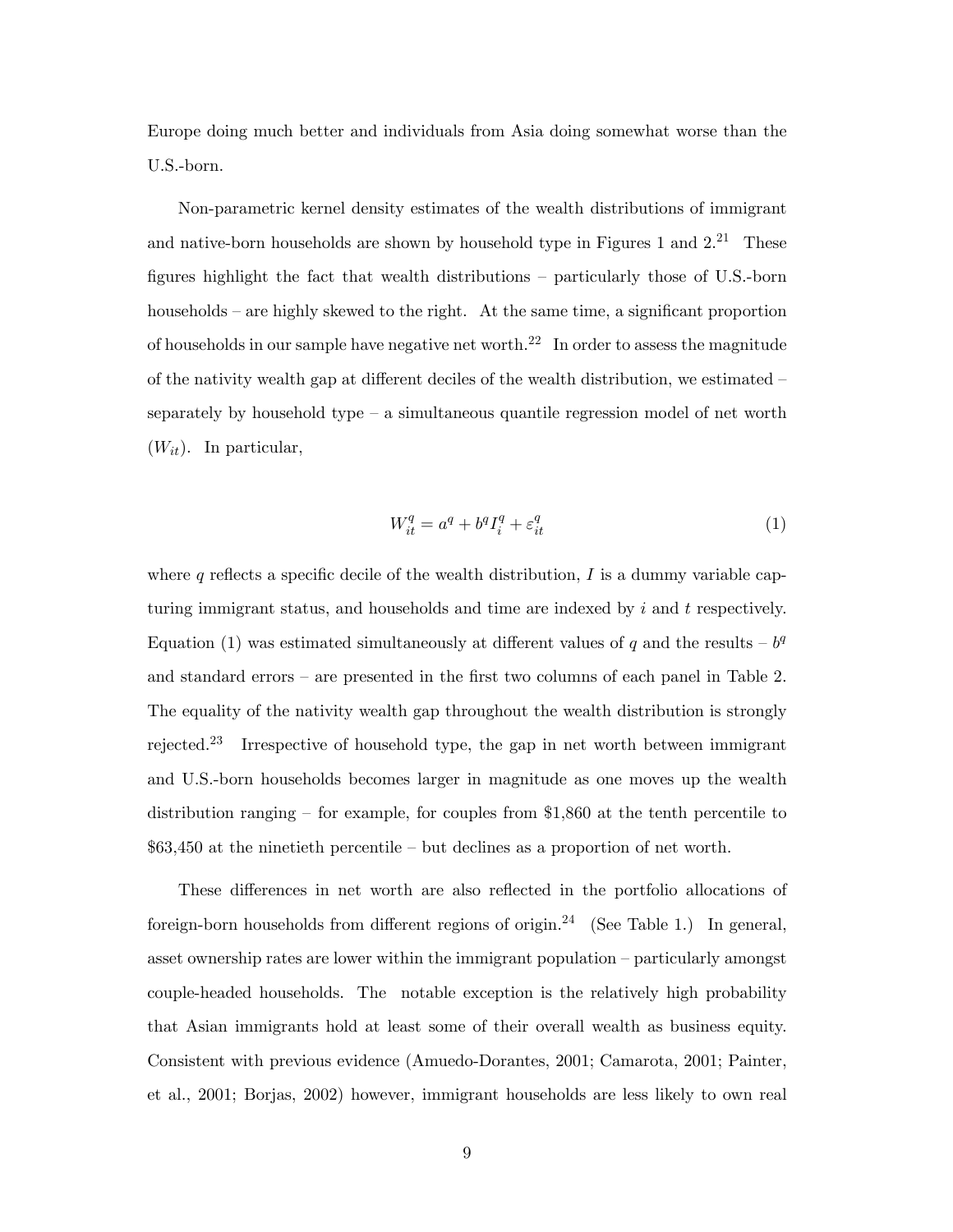estate, though the real estate equity of European households exceeds that of nativeborn households. Careful consideration of asset portfolios also reveals a disparity in the asset levels and ownership rates between native-born households and immigrant households from Europe and Asia on the one hand and Mexico, Central and South America and the rest of the world on the other. Overall, there is a great deal of diversity in immigrants' wealth holdings.

### 5 Empirical Specification and the Results

#### 5.1 Net Worth

To understand how wealth levels vary with household characteristics, it is necessary to model the determinants of net worth. Models which specify the level of wealth to be linear in income and the demographic variables impose additive separability between income and demographic characteristics which is not particularly appealing (Altonji and Doraszelski, 2001). In addition, the distribution of wealth is very skewed and for both reasons many researchers are led to take a log transformation in order to obtain a log-normally distributed dependent variable (see Shamsuddin and DeVoretz, 1998 and Jappelli, 1999, for example).<sup>25</sup> The difficulty is that a log transformation is inappropriate for households with negative or zero net worth and many researchers drop these households from their estimation sample. Because in our data these households are large in number, disproportionately foreign-born, and potentially quite important, we adopt an inverse hyperbolic sine transformation – denoted as ' $\sinh^{-1}$ ' that is defined for households holding zero or negative wealth (Burbidge, et al.,  $1988$ ).<sup>26</sup> This function approximates  $log(W_{it})$  for positive values of net worth that are not too small and  $log(W_i)$  for negative values of net worth that are small enough.

We estimate a reduced-form model of the determinants of net worth  $(W_{it})$  for household i at time t separately for couple- and single-headed households. Specifically,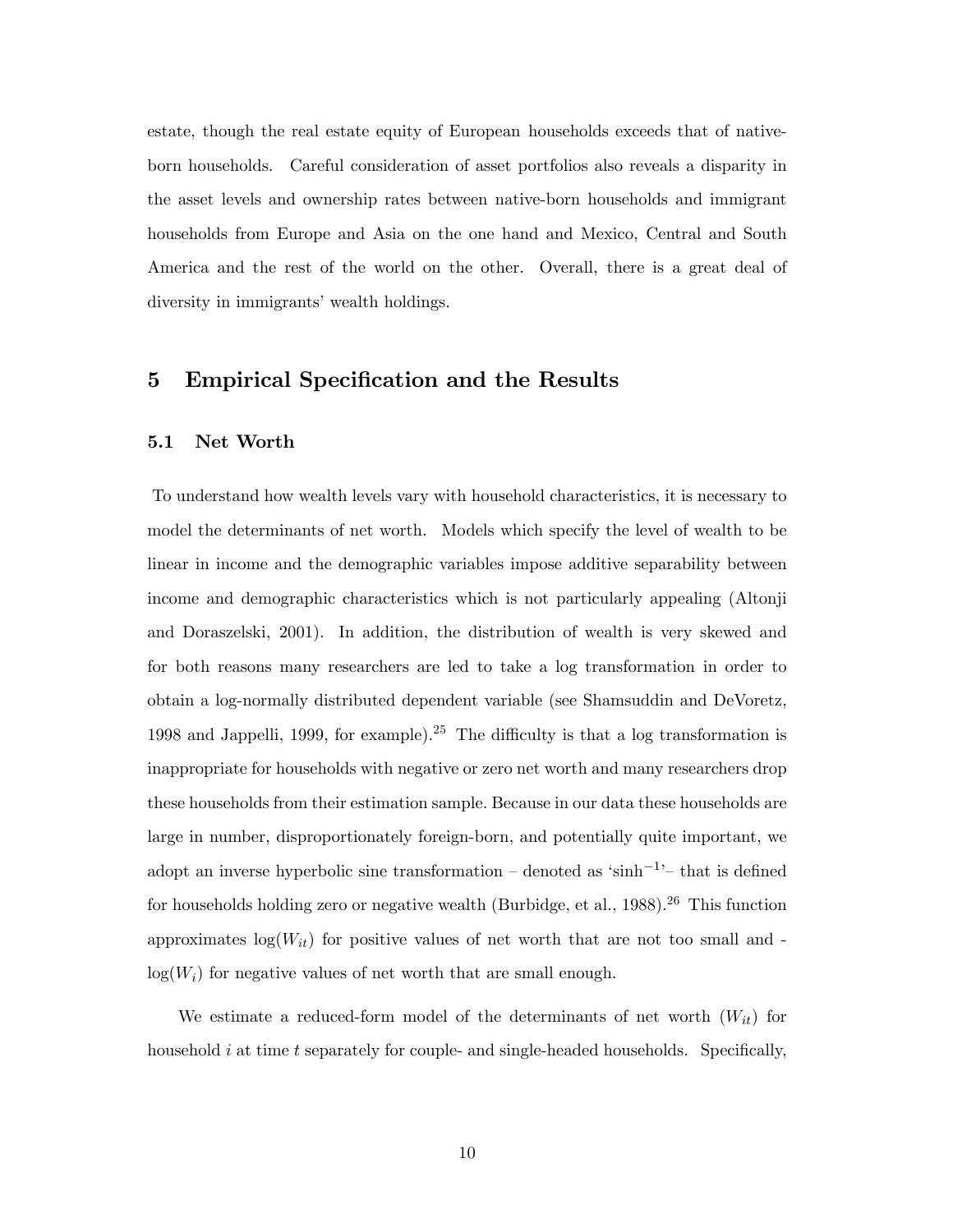$$
\sinh^{-1}(W_{it}) = \alpha_0 + Y_{it}\beta + X_{it}\gamma + I_i(\alpha_1 + C_i\lambda + R_i\theta + M_{it}\zeta + Z_{it}\kappa) + t\delta + \eta_{it} \tag{2}
$$

In equation (2)  $Y_{it}$  is a vector of the household's permanent and transitory income. Lifecycle theory suggests that it is the permanent component of current income upon which savings and consumption decisions  $-$  and ultimately wealth accumulation  $-$  are based. At the same time, income uncertainty or the presence of credit constraints  $-$  which are likely to be particularly relevant for immigrant households  $\overline{\phantom{a}}$ -imply that transitory income shocks may have an independent role in savings and consumption behavior. In order to account for this possibility both permanent and transitory income are included in the above model. We generate a permanent income measure by predicting income on the basis of household-type-specific, income regressions estimated on the pooled data. Transitory income is the difference between current and permanent income.<sup>27</sup> Blau and Graham (1990) adopt a similar approach, though others use income averaged over some previous period as a measure of permanent income (Feldstein and Pellechio, 1979; Smith and Ward, 1980; Hurst, et al., 1998; Chiteji and Stafford, 1999). Still others include only current income and not permanent income in the wealth equation (Smith, 1995; Avery and Rendall, 1997; Shamsuddin and DeVoretz, 1998). Altonji and Doraszelski (2001) discuss some of the differences in these measures of permanent income and an alternative measure based upon the time-invariant, individual-specific effect from a panel regression. $^{28}$ 

Demographic and human capital characteristics thought to have a direct effect on savings and consumption behavior are captured by vector  $X_{it}^{29}$ , while t is a vector of time period dummies. Further,  $I_i$  is a dummy variable which equals one for immigrant households and zero for native-born households. Given the theoretical issues outlined above, it is reasonable to assume that the effect of nativity on net worth may depend both on when immigrants entered the United States and where they came from. Thus, our wealth model includes a complete set of year of immigration  $(C_i)$ , region-of-origin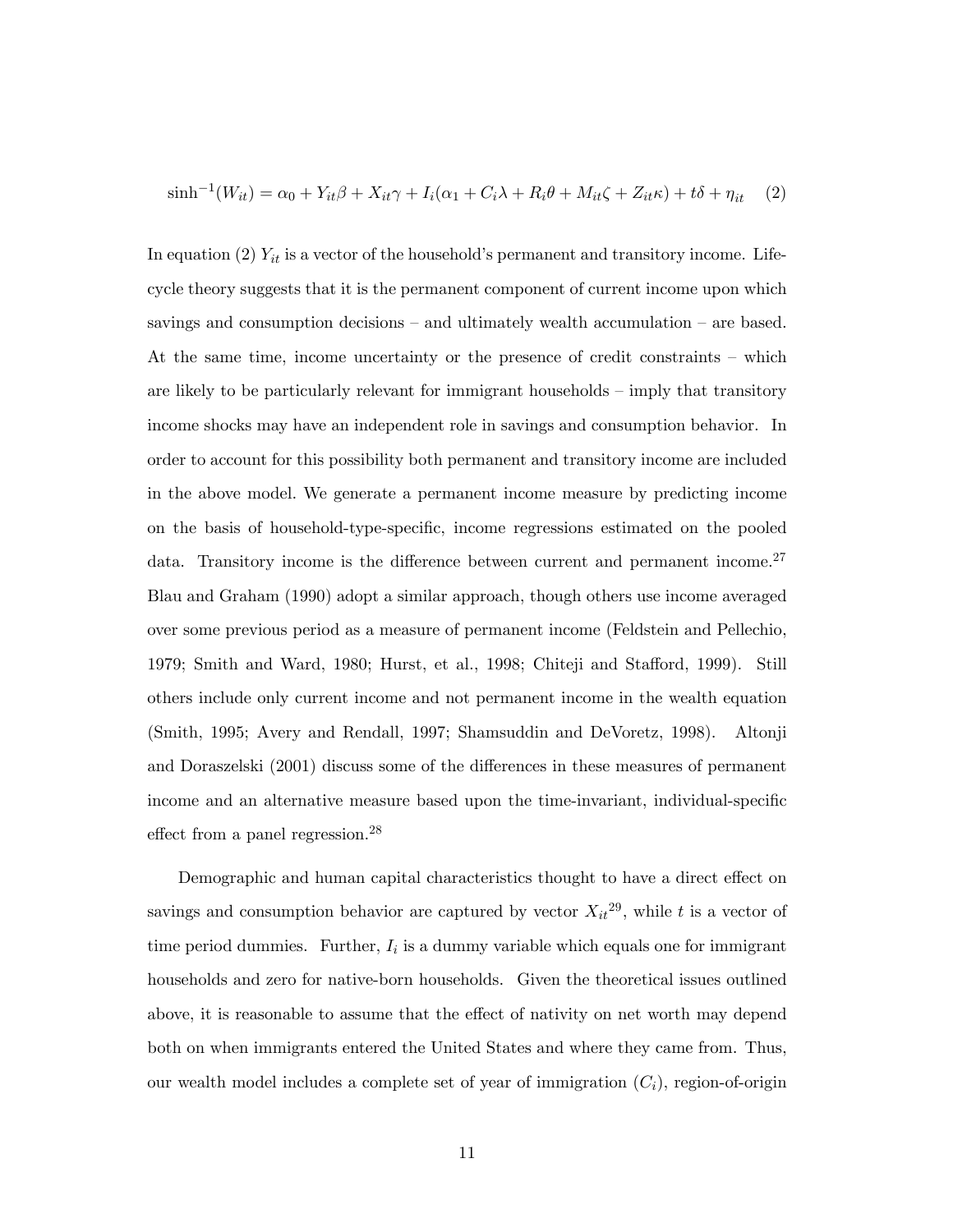$(R_i)$ , and citizenship status  $(M_{it})$  dummy variables for the head of all foreign-born households. To allow for the possibility that the effect of transitory income shocks on wealth differs by nativity, we also include interactions  $(Z_{it})$  of transitory income with source country and migration cohort.<sup>30</sup> Equation  $(2)$  is identified by constraining the coefficients on the cohort, region-of-origin, citizenship status, and period dummies and the transitory-income interactions to sum to zero.<sup>31</sup> Finally,  $\eta_{it} \sim N(0, \sigma^2)$  is a random error term and the remaining terms are vectors of parameters to be estimated.

The results  $-$  marginal effects and t-statistics  $-$  from this estimation are presented in Table  $3^{32}$  Two specifications of the model are considered: our baseline specification, and that which results from including interactions of transitory income with immigrant status, region of origin, and immigration cohort.

Not surprisingly, net worth is strongly related to income  $-\text{ both permanent}$  and transitory – and household composition. Each additional dollar of permanent income is related to higher net worth, while transitory income shocks are associated with a large reduction in net worth.<sup>33</sup> Moreover, the age of the household head is closely related to net worth. $34$  Additional children less than age 18 are associated with a reduction in the net worth of single households of almost \$25,000. At the same time, net worth differs only marginally between couples with and without children. These results are broadly consistent with previous evidence suggesting that there may not be a uniformly negative effect of family size on wealth accumulation (see Amuedo-Dorantes and Pozo, 2001 and Smith and Ward, 1980). Couplesí net worth increases with every year of marriage, though previous marriages of either the head or the spouse are associated with significantly less wealth. Single individuals who have been previously married have higher net worth than singles who have not.<sup>35</sup>

Wealth is related to nativity. Amongst couples the nativity wealth gap is approximately \$21,000 once differences in income and demographic characteristics are controlled, while amongst singles the gap is just over \$16,700. These overall differences are useful in highlighting the wealth position of the foreign-born population generally,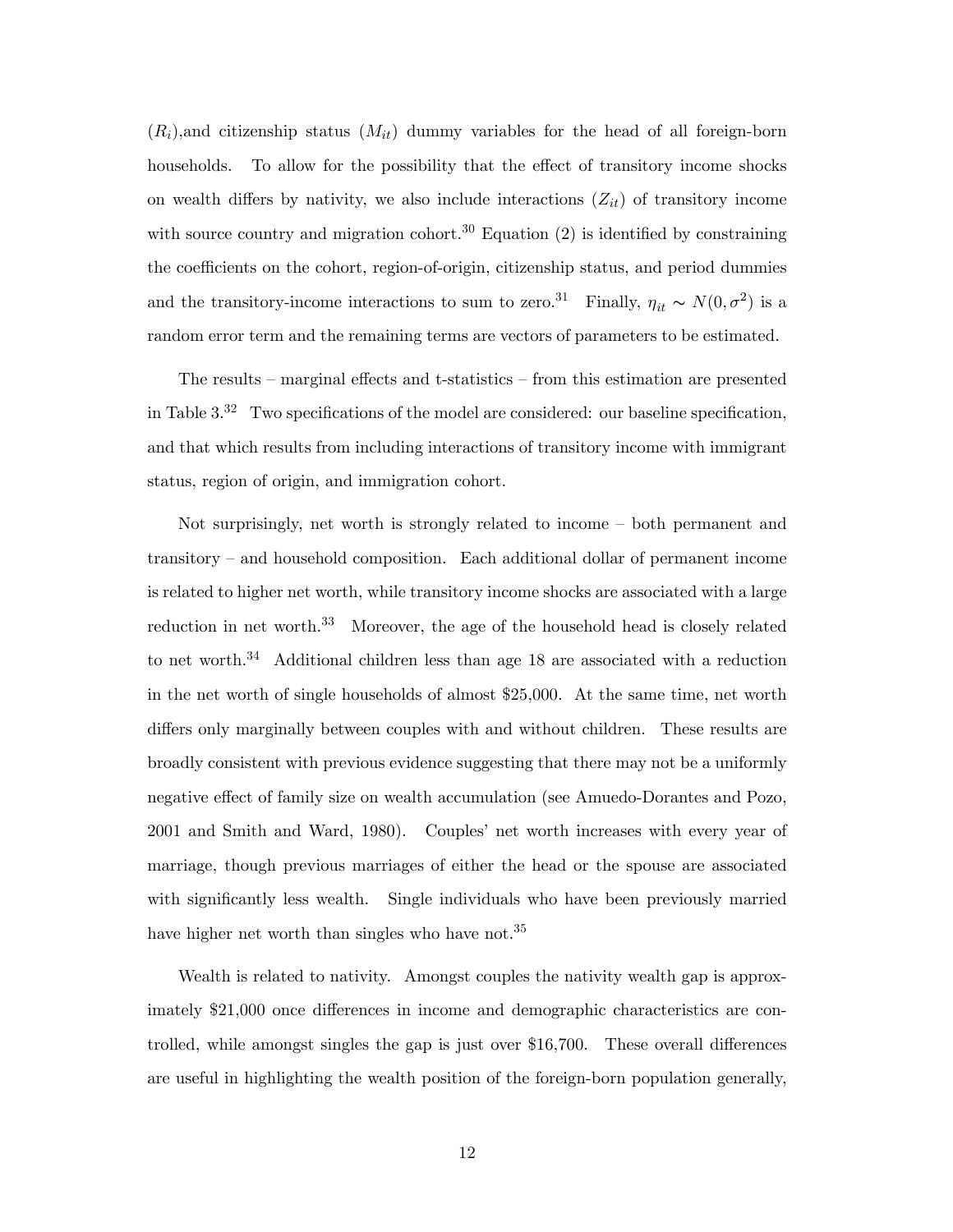but  $-$  as noted above  $-$  there is a large degree of diversity in the wealth holdings of different immigrant groups. This diversity manifests itself primarily in source-region rather than entry-cohort differences.

More specifically, immigrants to the United States from Europe and Asia have a significantly higher level of net worth than does the foreign-born population generally. For example, couple-headed households from Europe and Asia have significantly more net worth (\$37,992 and \$51,681 respectively) than the average foreign-born household, while for single-headed households the difference is \$35,238 for European households and  $$47,610$  for Asian households. These differences are quite large and are sufficient to overcome the negative effect associated with foreign-born status generally. Couples from Mexico also have a level of net worth that is significantly higher than that of foreign-born couples as a whole, while couples from Central and South America are significantly less wealthy. Finally, there are large differences in the wealth levels of foreign-born households that do and do not hold US citizenship.

It is interesting to compare these patterns which control for differences in household characteristics with the results in Table 1 which do not. While the low levels of net worth amongst foreign-born, Mexican households are explained in large part by the characteristics of those households, the relative position of households from Central and South America and the rest of the world appears to worsen once their characteristics are taken into account.<sup>36</sup>

Surprisingly, there is not a great deal of variation in the wealth positions of foreignborn households arriving in the United States at different points in time. There is evidence that the net worth of couple-headed households entering the United States after 1985 is significantly lower than foreign-born couples as a whole. Still, there is no significant difference in net worth across the majority of entry cohorts, and thus, the story appears to be one of ethnic differences in wealth accumulation rather than one of variation with time since migration. The existence of large region-of-origin effects in asset accumulation is perhaps not surprising in light of ethnic differences in the savings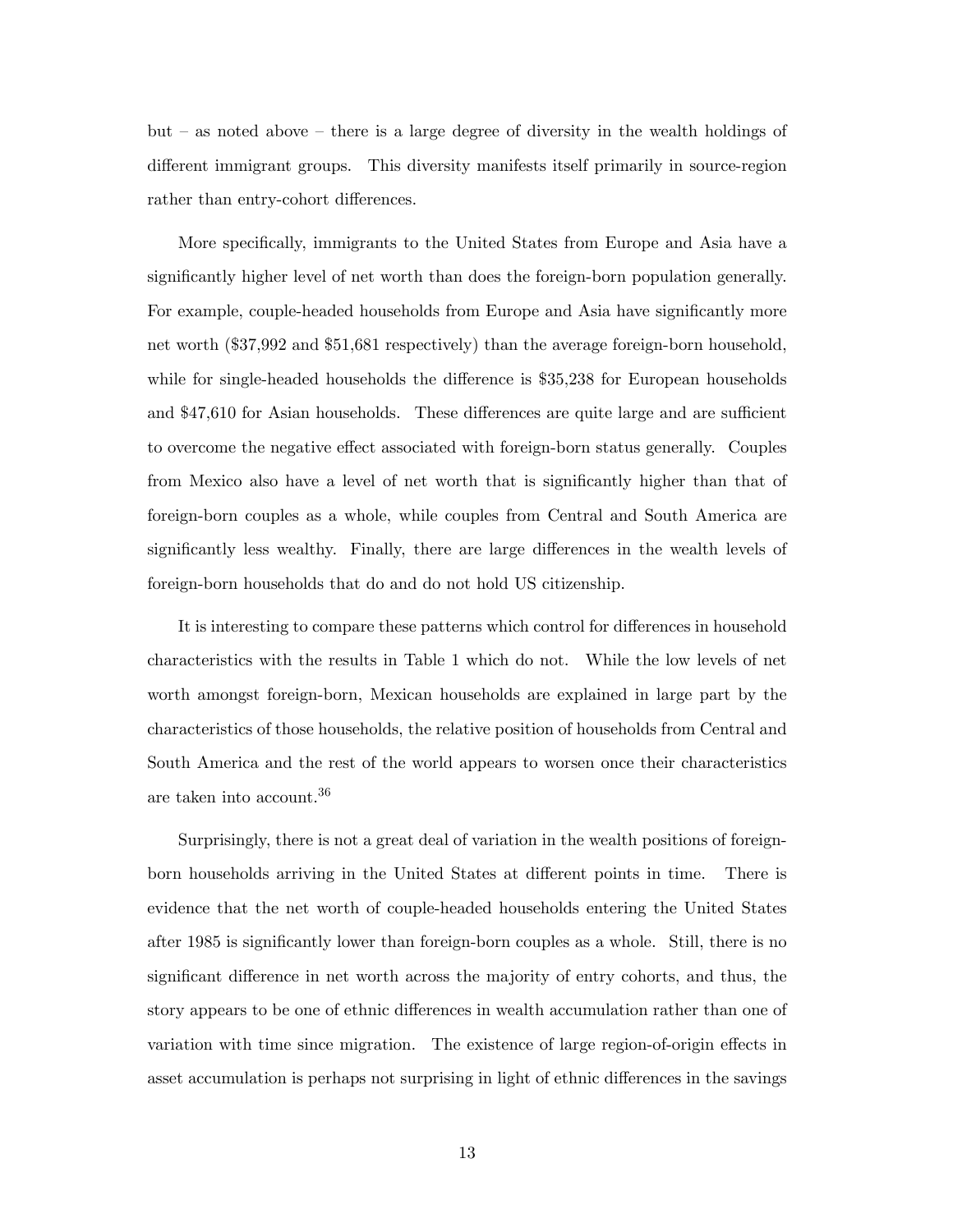behavior (Carroll, et al., 1998) and home ownership rates of immigrants to the United States (Painter, et al., 2001; Borjas, 2002). At the same time, the results do highlight the large variation in the wealth position of specific ethnic groups which exist within the immigrant population as a whole.

Credit constraints and differential risk associated with potential remigration open up the possibility that migrants may have different savings motives  $-$  and different pattern of wealth accumulation  $-$  than do natives. To investigate this issue we interact transitory income with a full set of region-of-origin and cohort dummies. $37$  The results indicate that there is little variation in the effect of transitory income on the net worth of different region-of-origin groups.<sup>38</sup> Moreover, there is no evidence that transitory income shocks have a less negative effect on those households entering the United States in earlier periods and households entering in later periods  $-$  who may be more likely to be credit constrained  $-$  also do not generally experience a more negative effect of transitory income shocks.<sup>39</sup> Finally, we find no significant differences in the way in which the wealth levels of native- and foreign-born households respond to transitory income shocks. $40$  On the whole, these results provide little support for the notion that credit constraints and limited access to social welfare may lead recent immigrant households experiencing transitory income shocks to maintain current consumption levels by reducing wealth levels.<sup>41</sup>

#### 5.2 Asset Portfolios

A selective migration process, the potential for return migration, cultural ináuences on savings behavior, and differences in geographic location and earnings risk are just some of the reasons that native- and foreign-born households  $\overline{\phantom{a}}$  in addition to having different levels of net worth – may allocate their wealth differently across different asset types. (See Section 2.1.) To investigate the effect of nativity, region of origin, and migration cohort on portfolio choices, we estimate the following reduced-form model of asset composition: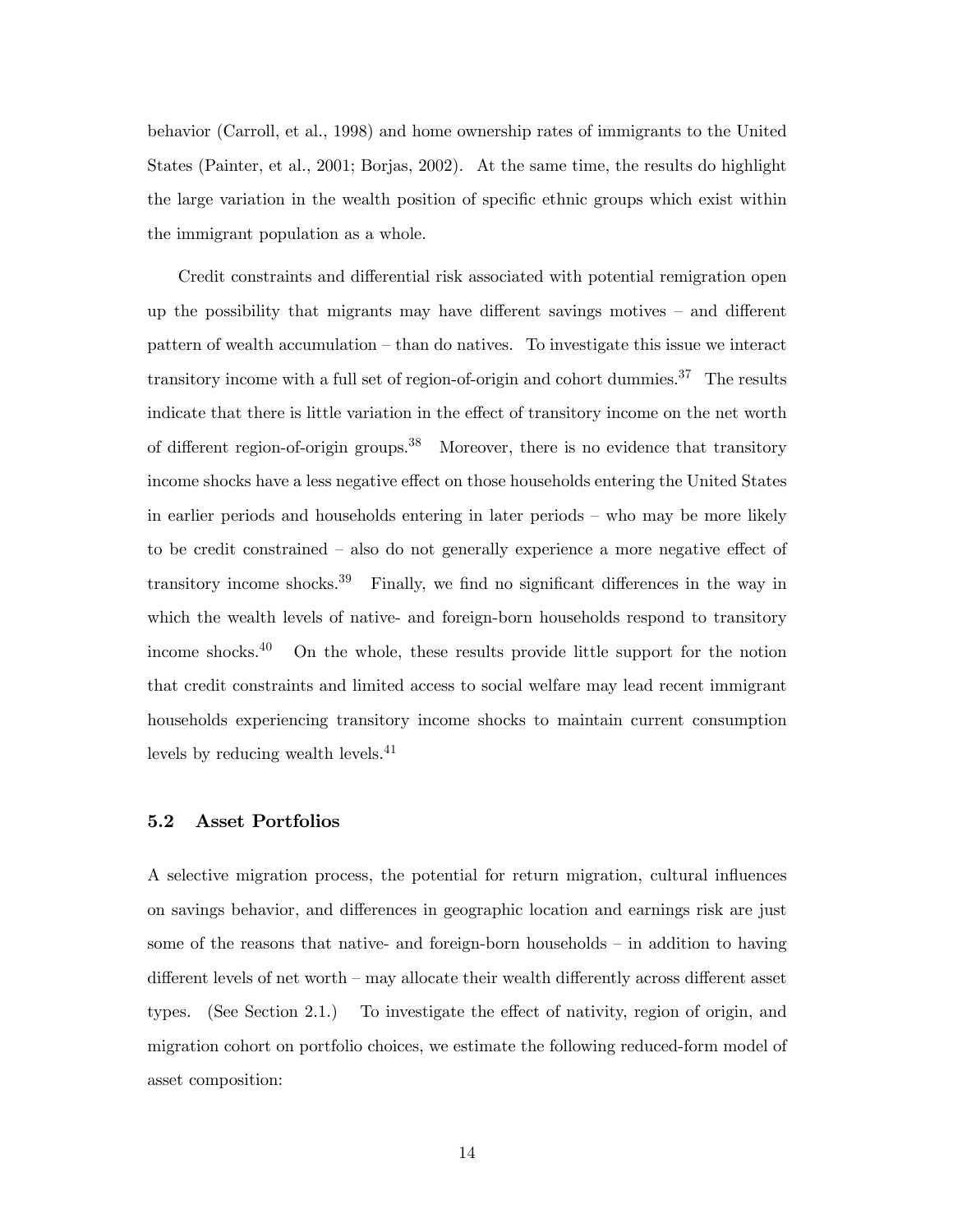$$
\sinh^{-1}(A_{ikt}) = a_{0k} + Y_{it}b_k + X_{it}c_k + W_{it}d_k + tj_k
$$
  
+
$$
I_i(\alpha_{1k} + W_{it}m_k + C_ig_k + R_ih_k + M_{it}l_k) + \mu_{ikt}
$$
 (3)

where  $A_{ikt}$  is the dollar value of asset k that household i holds in time period t. We define four major asset categories: financial wealth (all interest bearing assets as well as net equity in stocks, mutual funds, IRAs and KEOGH accounts), business equity, real estate equity (including the family home), and net equity in vehicles. Following Blau and Graham (1990), we allow asset composition to depend on net worth  $(W_{it})$ in order to account for any capital market imperfections (such as credit constraints) which might vary across families and be related to the decision to hold a particular asset. Differences in the effect of wealth in the asset portfolios of immigrant families (relative to native-born families) are captured in equation (3) by an interaction term between net worth  $(W_{it})$  and immigrant status  $(I_i)$ . A vector of demographic characteristics  $(X_{it})$  is included in the model in order to capture a household's stage of the life cycle. As such these characteristics are allowed to have a direct effect on asset portfolios. Other characteristics, for example education and occupation, affect asset portfolios only indirectly through their effect on permanent income. As before,  $Y_{it}, C_i, R_i, M_{it}$ and  $t$  capture income (both permanent and transitory), region of origin, immigration cohort, citizenship status, and time period effects respectively. The other variables are parameters to be estimated. Finally, equation (3) is estimated as a system of equations and a set of cross-equation restrictions are imposed in order to satisfy the adding-up requirement that the sum of assets across asset types equals net worth.<sup>42</sup>

Marginal effects and t-statistics from this estimation are presented in Table 4 for couple-headed households and in Table 5 for single-headed households. $^{43}$  The estimated distribution of an additional dollar of net wealth across asset types is given by the marginal effect on net worth. Other marginal effects show the effect of a one unit change in the corresponding independent variable on a specific asset  $-$  holding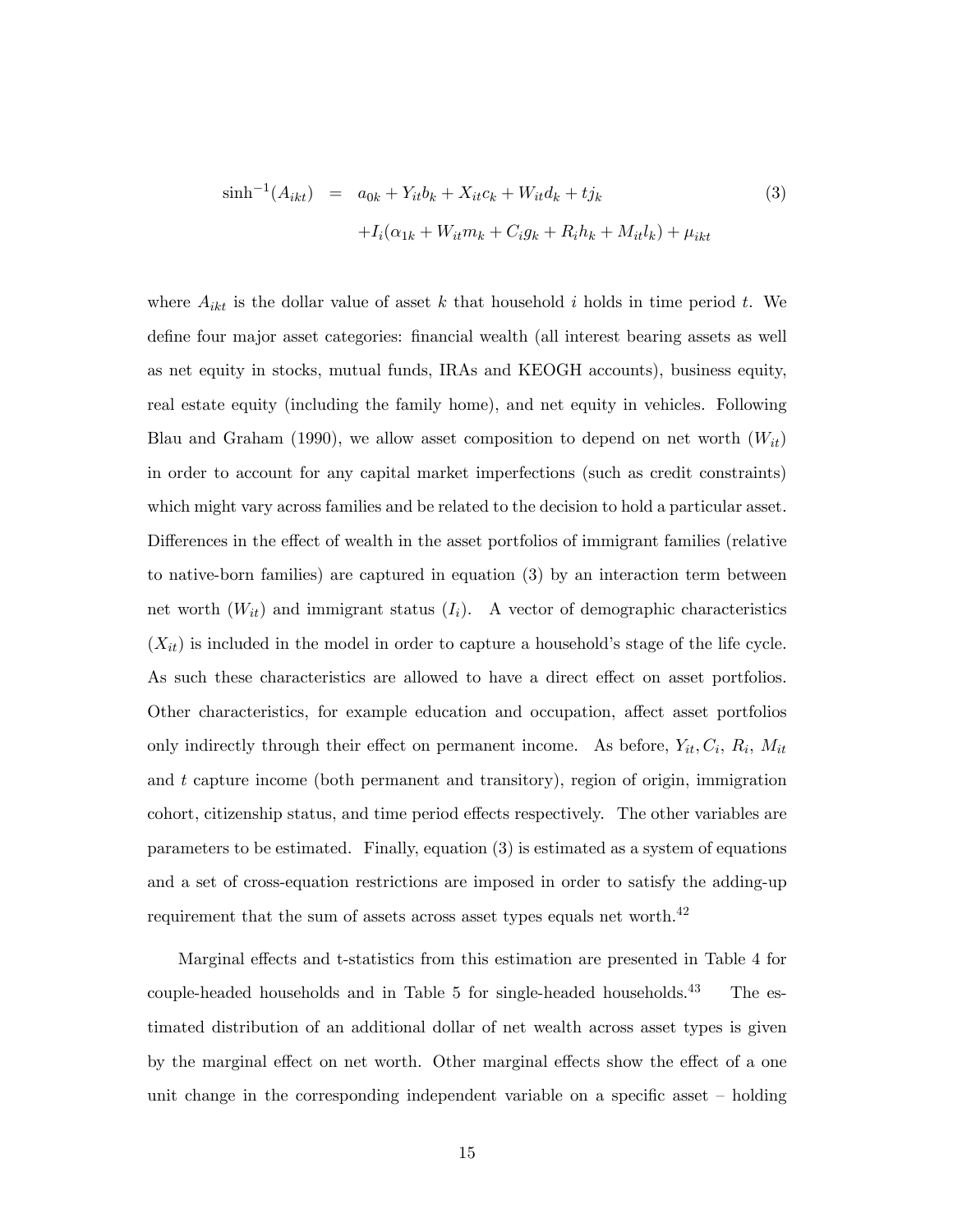wealth levels constant. This implies that the sum of the marginal effects of a specific independent variable must sum to zero across the four asset types.

The manner in which households hold their wealth is strongly related to household income levels with higher permanent income associated with increased financial wealth and transitory income shocks associated with lower financial wealth levels. Holding net worth constant, real estate equity falls with increased permanent income, while having a current income level which is lower than expected given household characteristics results in higher levels of real estate equity. In addition, children also play a critical role in determining the composition of households' asset portfolios. Households with minor children hold less financial wealth, but more equity in real estate than childless households with the same level of net worth. $^{44}$  Previous marriages are associated with less Önancial wealth and relatively more real estate, though portfolio allocations are not strongly related to the number of years a couple has been married.

Relative to U.S.-born couples, immigrant couples allocate a higher proportion of their net worth at the margin to equity in vehicles and less to financial wealth or real estate. Specifically, U.S.-born couples allocate \$0.43 of every dollar of increased net worth to financial wealth, while foreign-born couples allocate \$0.28 less than this to building financial wealth. To some extent, these nativity differences in the marginal propensity to allocate additional wealth to specific asset types may reflect the existing composition of native and immigrant families' asset portfolios. Holding constant net worth, foreign-born couples are estimated to hold \$72,085 more in financial wealth and \$11,366 less in vehicle equity than otherwise similar U.S.-born couples. Similarly, foreign-born singles are expected to hold \$18,709 more financial wealth and \$2,772 less vehicle equity than U.S.-born singles with the same level of net worth. Given this, it is perhaps not surprising that immigrants have a higher marginal propensity to allocate additional wealth to vehicle equity rather than Önancial wealth. At the same time, immigrants' lower propensity to increase real estate equity as a result of increases in net worth is accompanied by lower levels of real estate equity. Specifically, immigrant couples and immigrant singles have \$64,526 and \$15,538 less real estate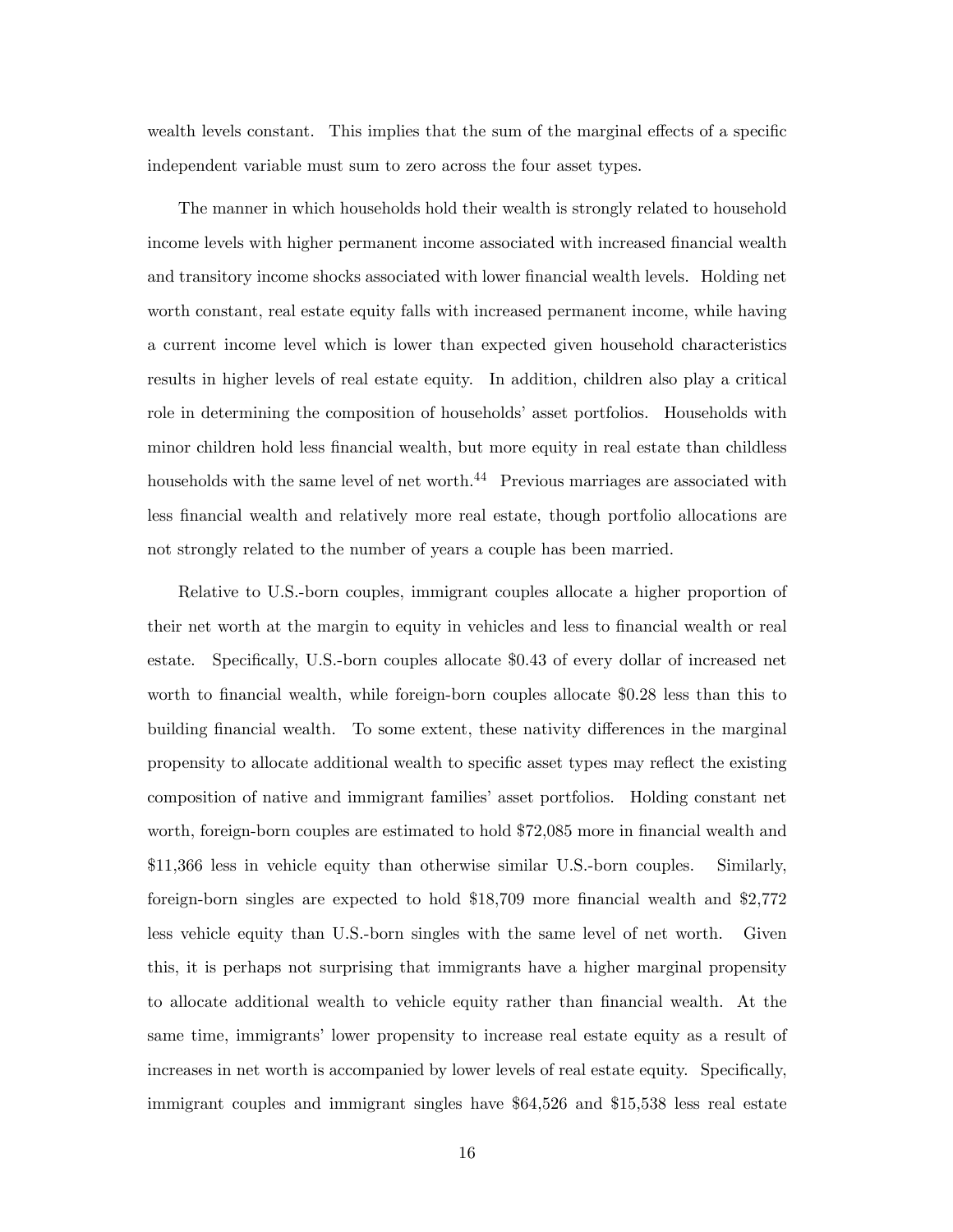equity respectively than corresponding natives. Thus, these results confirm that  $\overline{\phantom{a}}$ consistent with previous evidence (Amuedo-Dorantes, 2001; Camarota, 2001; Painter, et al.,  $2001$ ; Borjas,  $2002$ ) – on the whole immigrants to the United States hold a much smaller share of their wealth in the form of housing and other real estate. Finally, couple-headed immigrant families have somewhat more business equity than U.S.-born couples.

These aggregate patterns, however, mask a great deal of variation in the asset portfolios of immigrants from different sending countries or who entered the United States in different periods. Relative to immigrant couples generally, couples from Mexico have significantly more financial wealth and vehicle equity, and significantly less real estate equity than the average immigrant with the same level of net worth. It is interesting, however, that there are few significant region-of-origin differences in the amount of wealth that single-headed immigrant families hold in the two most important asset categories – financial wealth and real estate. Furthermore, there is little ethnic variation in business equity levels amongst single-headed immigrant families. The only substantive variation across sending countries is in the vehicle equity that single immigrants hold with Asians and Mexicans holding significantly more and Central and South Americans holding significantly less.

Although migration cohort is relatively unimportant in explaining variation in wealth levels within the immigrant population (see Section 5.1), the year in which an immigrant entered the United States is associated with significant variation in the allocation of wealth across asset types. Holding constant net worth, established immigrant couples entering before 1965 hold significantly less financial wealth than immigrants on average, while more recent immigrants entering after 1979 hold significantly more. An opposite pattern emerges with respect to real estate equity. Similarly, U.S. citizenship is associated with relatively more real estate equity and relatively less financial wealth.

Thus, the asset portfolios of more established immigrants can be characterized by higher levels of real estate equity and lower Önancial wealth, while more recent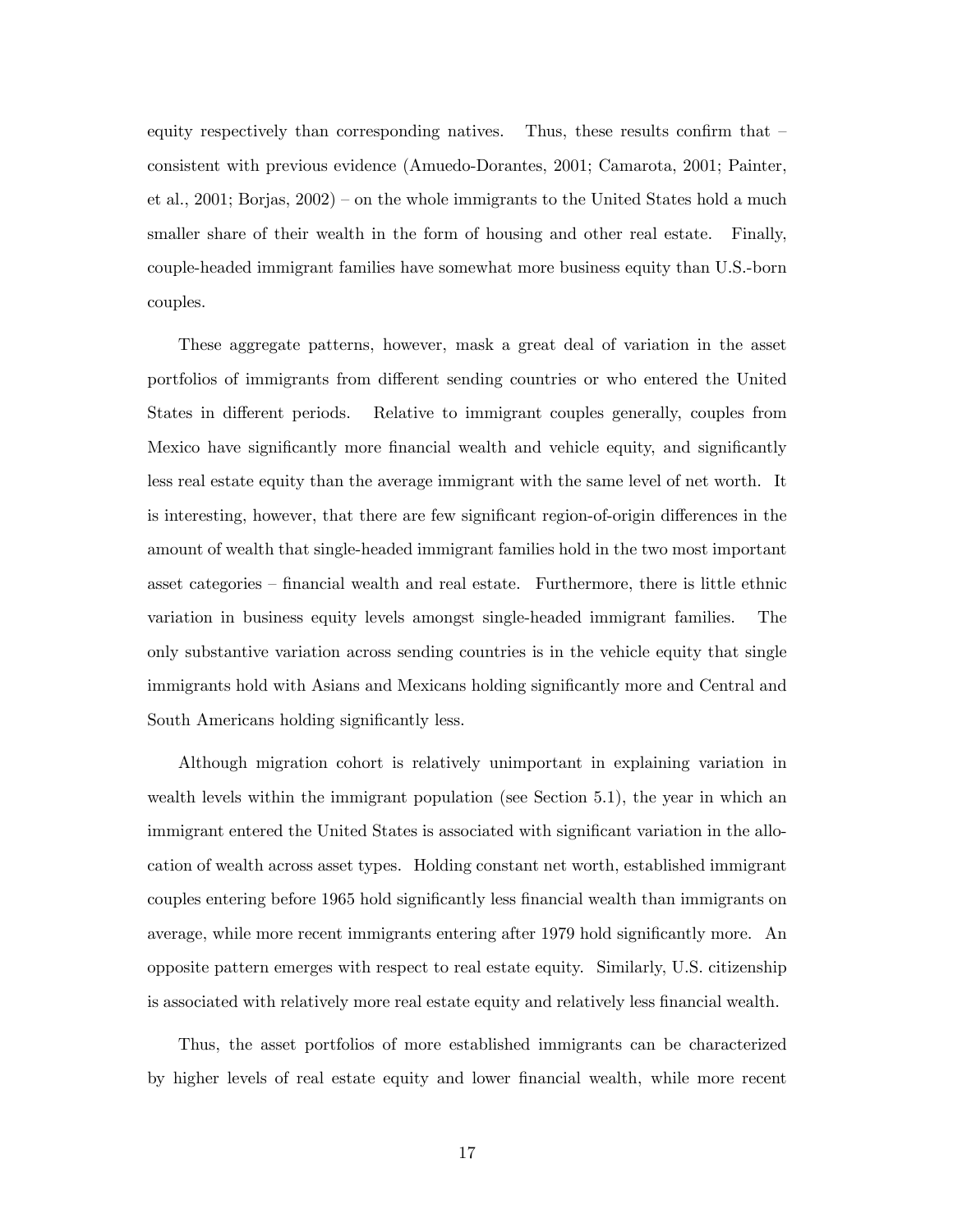immigrants hold less real estate and more financial wealth. As recent immigrants are younger on average than those in more established cohorts, these patterns may be due either to life cycle effects (aging effects) or to birth cohort effects within the immigrant population. Unfortunately, the nature of our data does not allow us to make any progress in sorting out these two effects. At the same time, it is puzzling that corresponding patterns are not present in overall wealth levels, but are reflected only in the way in which different immigrant cohorts allocate their wealth across major asset categories. While not discounting the potential role of aging and birth cohort effects as an explanation, these results may also point to a migration cohort effect which leads more recent immigrants to hold a relatively higher share of their portfolios in liquid as opposed to nonliquid assets.

### 6 Conclusions

Wealth is an important measure of overall economic well-being which most likely influences immigrants' ability to successfully integrate into host-country society. Wealth provides the resources necessary to maintain consumption levels in the face of economic hardship, to access better housing, educational, and health facilities, and to have more political influence. At the same time, there are many reasons to believe that both the level of wealth and the portfolio choices of immigrants will differ from those of the native born. This paper adds to the limited empirical literature on the magnitude of the nativity wealth gap by using SIPP data to document how the wealth of immigrant households compares to that of similar U.S.-born households.

Foreign-born households in the United States are less wealthy than their U.S.-born counterparts. The median wealth level of U.S.-born couple-headed households is 2.5 times the median wealth level of foreign-born couples, while among singles the median wealth level of U.S.-born individuals is three times that of foreign-born individuals. These aggregate statistics mask a great deal of diversity in wealth holdings within the immigrant population, however. The diversity in wealth levels manifests itself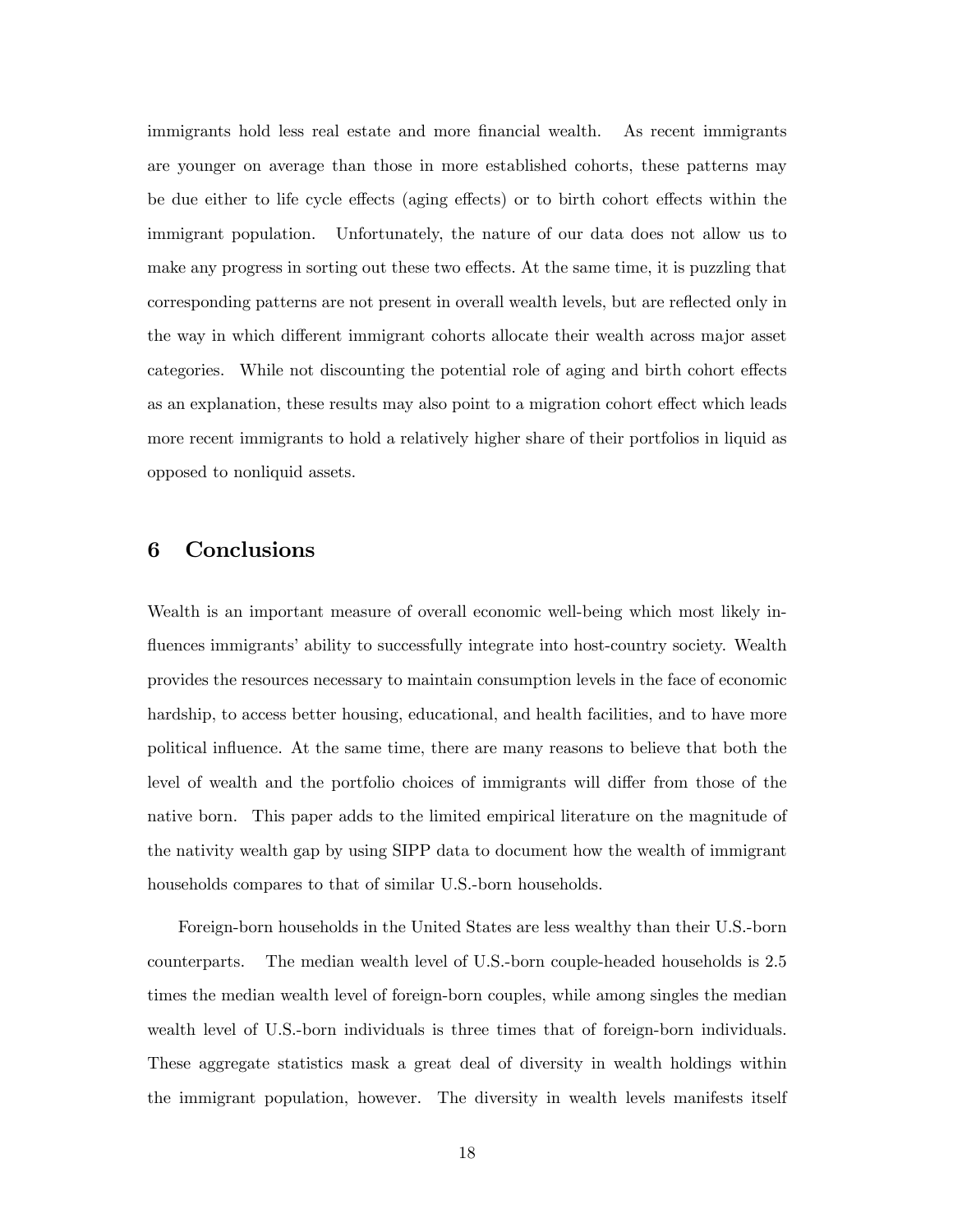primarily in source-region rather than entry-cohort differences. While European and Asian immigrants have substantially more wealth than the average immigrant, Central and South Americans have significantly less. Despite the potential for credit constraints and the possibility of remigration to lead immigrants to have a different savings motive (and hence different pattern of wealth accumulation), the nativity gap in net worth does not appear to stem from a divergence in the response of foreign-born households as a group to transitory income shocks. Families in more recent immigrant cohorts do not reduce their net worth more in response to transitory income shocks as we might expect in the face of both credit constraints and a limited ability to access social welfare.

Portfolio choices are related to the year in which an immigrant entered the United States  $-$  holding net worth constant  $-$  with established immigrants holding significantly less and recent immigrants holding significantly more financial wealth. An opposite pattern emerges with respect to real estate equity. Thus, year of arrival is generally unrelated to overall wealth levels (particularly for single-headed households), but is significantly related to the way in which immigrants allocate their wealth across major asset categories. While we are unable to rule out either aging or birth cohort effects in explaining these patterns, these results also are consistent with a migration cohort effect which leads more recent immigrants to hold a relatively higher share of their portfolio in liquid as opposed to nonliquid assets. Whether this is due to credit constraints (which make the financing of financial wealth easier than the financing of real estate) or to an increased probability of remigration (which raises the desire for liquid rather than nonliquid assets) is an interesting question for future research.

The SIPP data used in this analysis provide a unique opportunity to study the wealth position of the total U.S. foreign-born population. The existence of important region-of-origin and migration-cohort effects is perhaps not surprising in light of the previous literature on the savings behavior and home ownership rates of immigrants. Still, our results do highlight the substantial diversity in wealth holdings within the immigrant population and demonstrate the importance of controlling for both region of origin and immigration cohort when modeling the nativity wealth gap.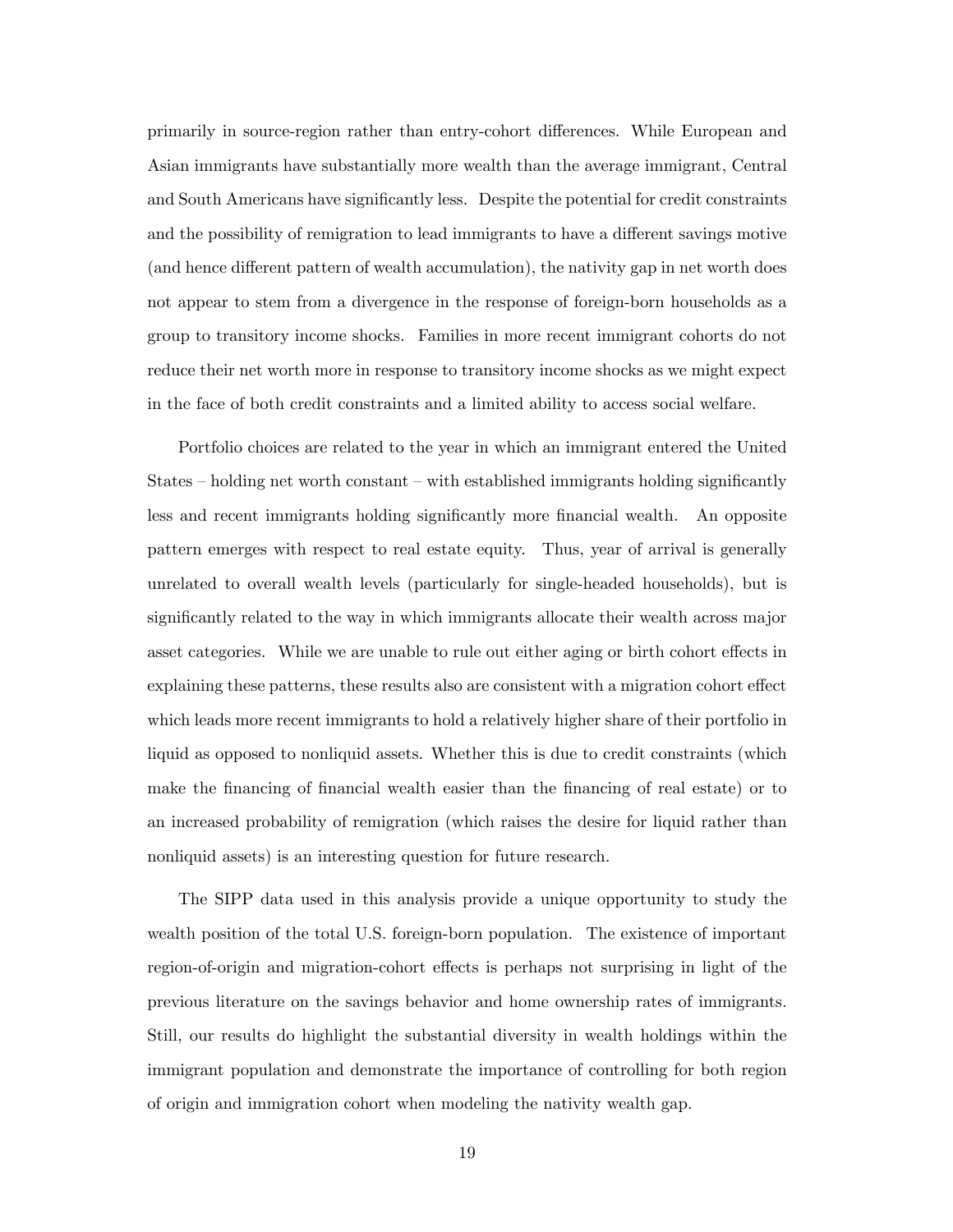### Notes

<sup>1</sup>The International Labour Organization, for example, recently estimated that worldwide more than 120 million people are immigrants (Stalker, 2000).

<sup>2</sup>The exceptions are Shamsuddin and DeVortez  $(1998)$ , Zhang  $(2002)$ , and Amuedo-Dorantes and Pozo (2001).

<sup>3</sup>Although a larger share of the foreign-born population is in the prime working ages 25 - 54, this is balanced by a much smaller share of foreign-born individuals in the under 18 age group. The net result is that the median age of foreign-born individuals (38.1) exceeds the median age of the native born (34.5). Furthermore, the proportion of individuals aged 55 plus is virtually identical in the foreign- (20.2 percent) and native-born (20.5 percent) populations (Schmidley, 2001).

<sup>4</sup>See Schmidley (2001) for information about the characteristics – including poverty rates and age structure  $-$  of the U.S. foreign-born population.

 $5$ Differential probabilities of self-employment would also be expected to affect portfolio choices (see Heaton and Lucas, 2000).

<sup>6</sup>Such limitations are becoming quite common. The 1996 Personal Responsibility and Work Opportunity Reconciliation Act, for example, restricts the welfare access of non-citizens arriving in the U.S. after August 22, 1996 (Lofstrom and Bean, 2001; Fix and Passel, 2002). Similar bans in Australia prohibit immigrants from receiving income support for the first two years (Cobb-Clark, 2003).

<sup>7</sup>Amuedo-Dorantes and Pozo (2001) for a review of the limited evidence on the savings behavior of temporary migrants.

<sup>8</sup>As these are cross-sectional estimates it is not clear whether this represents true assimilation or changes in the characteristics of migration cohorts.

<sup>9</sup>The authors do estimate the determinants of wealth for 17 separate countries of origin, however, neither the individual coeficients nor an overall measure of the nativity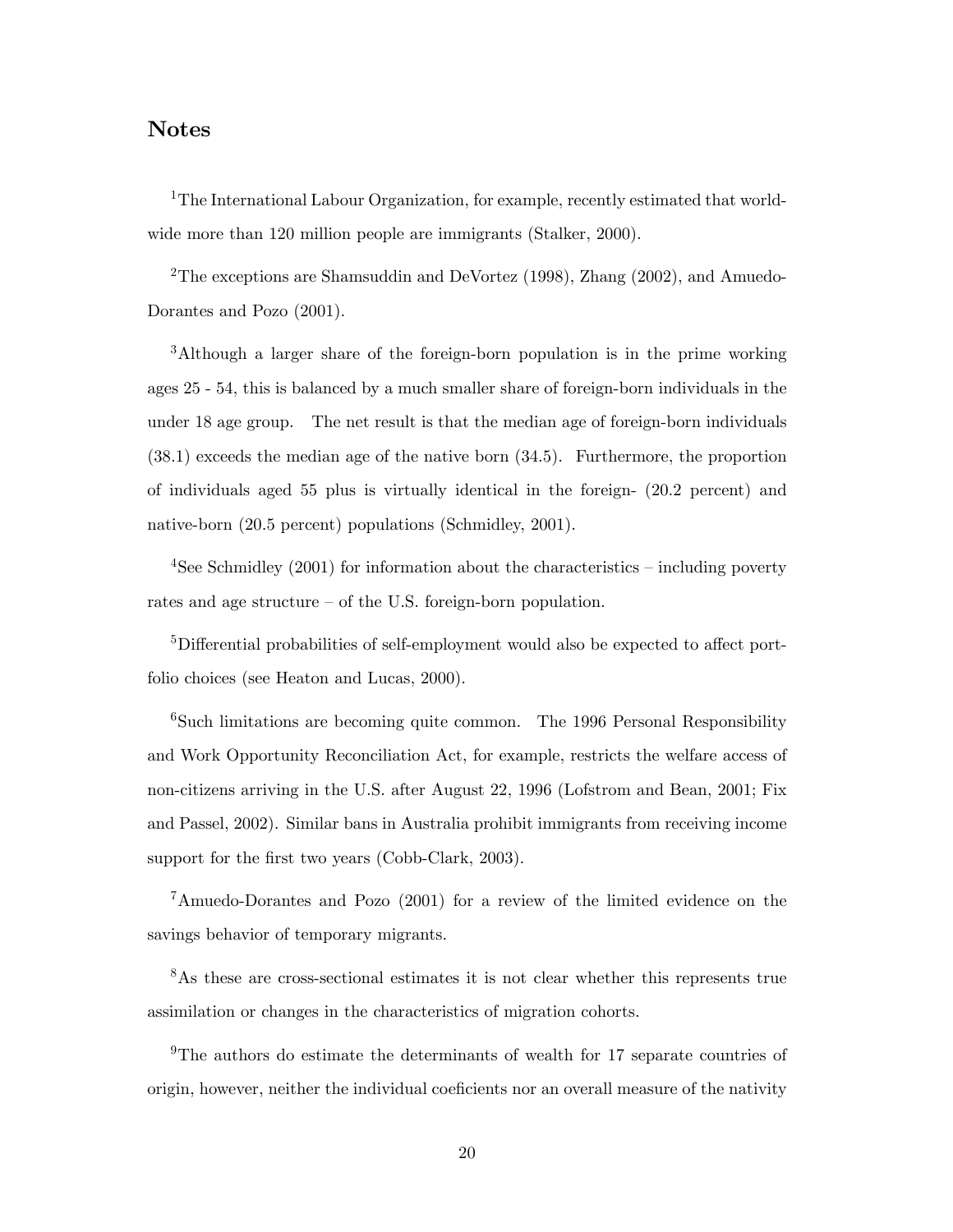wealth gap are presented.

<sup>10</sup>While Camarota (2001) attibutes this widening gap to a fall in the homeownership rate of established immigrants, Borjas (2002) finds that it is due primarily to a fall in the rate of homeownership among recent immigrants. Borjas (2002) and Painter, et al. (2001) for reviews of the literature on immigrant homeownership.

<sup>11</sup>Both native- and foreign-born households respond to increased income uncertainty by raising their levels of net financial wealth, though the magnitude of the effect is larger for natives.

<sup>12</sup>See the SIPP web page (http://www.sipp.sensus.gov/sipp/).

 $13$ An exception is the 1996 panel in which the assets and liabilities module was collected in waves 3, 6, 9, and 12.

<sup>14</sup>Comprehensive assets and liabilities modules were collected in wave 4 of the 1987, 1990, 1992 panels and wave 7 of the 1991 and 1993 panels. In the 1996 panel comprehensive net worth data were collected in waves 3, 6, 9 and 12. We used net wealth information from wave 3 for the 1996 panel.

<sup>15</sup>This implies that any individual entering the panel after wave 2 cannot be assigned a nativity status and thus has been dropped from the sample.

<sup>16</sup>The core sample of the PSID collects socio-economic information on U.S. households since 1968. As a result, the core sample of the PSID does not include any immigrants who arrived in the United States after 1968. In 1990 the PSID added 2,000 Latino households consisting of families originally from Mexico, Puerto Rico, and Cuba. While this sample includes three major groups of immigrants in the United States, it still misses the full range of post-1968 immigrants, Asians in particular. To address this crucial shortcoming, the Latino sample was dropped after 1995, and a representative sample consisting of 441 immigrant families was added to the core sample in 1997. In 1999, an additional 70 families were added in for a total of 511 immigrant families as of 1999.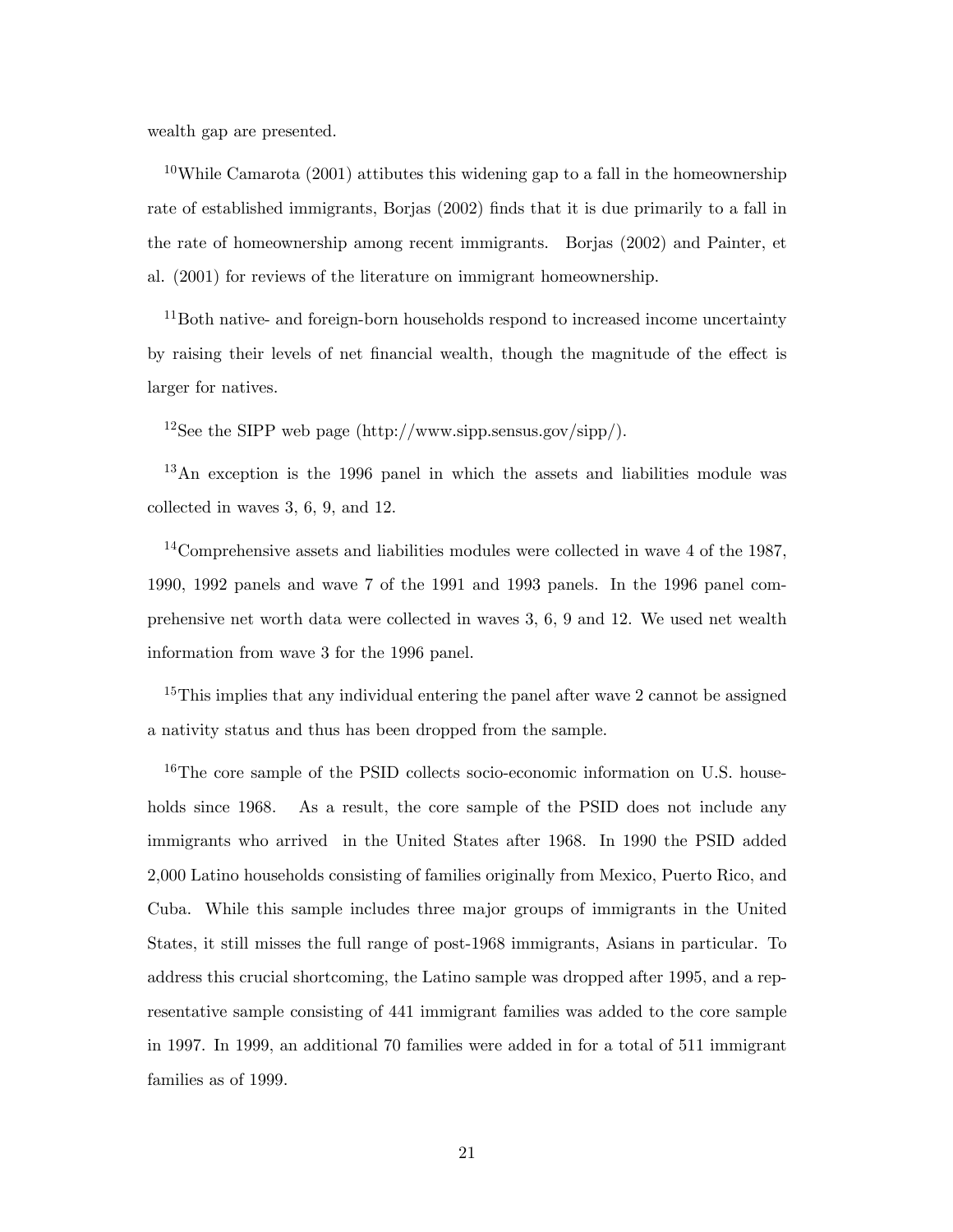$17$ Surveying immigrants can be difficult which raises questions about the extent to which results based on our sample can be extended to the wider foreign-born population. Unfotunately, appropriate benchmarks for the wealth and asset holdings of immigrants to the United States do not exist. However, preliminary analysis suggests that the aggregate characteristics (age, marital status, and region of origin) of the foreign-born households identified in SIPP and the March 1995 CPS are substantially the same.

<sup>18</sup>Preliminary analysis suggested that these households have wealth holdings which are very similar to native-born households.

 $19$ Puerto Rican families are certainly not typical US-born households. However, their unique legal position makes it difficult to sensibly include them in the foreign-born population. In addition, consistent entry date was only available for these respondents in both the 1990 and 1991 panels.

<sup>20</sup>Our region-of-origin aggregation groups Canada and Australia with individuals from Europe. For simplicity, we will refer to this group as "European". Descriptive statistics are presented by region of origin in Appendix Table A1.

<sup>21</sup>All estimation is done in STATA 8.2 using adaptative kernel estimation method. In producing these figures the Epanechnikov kernel function was used.

 $^{22}$ In particular, 17.1 percent of foreign- and 11.36 percent of native-born households have nonpositive net worth. Among immigrants, Europeans and Asians have wealth distributions that are more skewed to the right (see Appendix Figures A1 and A2).

 $^{23}$ Simultaneous estimation across different values of q allows the variance-covariance matrix of the different  $b<sup>q</sup>$  to be obtained and the significance of the nativity wealth gap at points of the distribution to be tested (see Zhang, 2002). The equality of  $\hat{b}^q$  at all values of q was tested (and rejected) using a F test. These test statistics were  $F(9, 6)$  $51,602$  = 42.67 for couples and  $F(9, 38, 152) = 12.94$  for singles.

<sup>24</sup>Amuedo-Dorantes and Pozo (2001) discuss the asset portfolios of young immigrant and native households.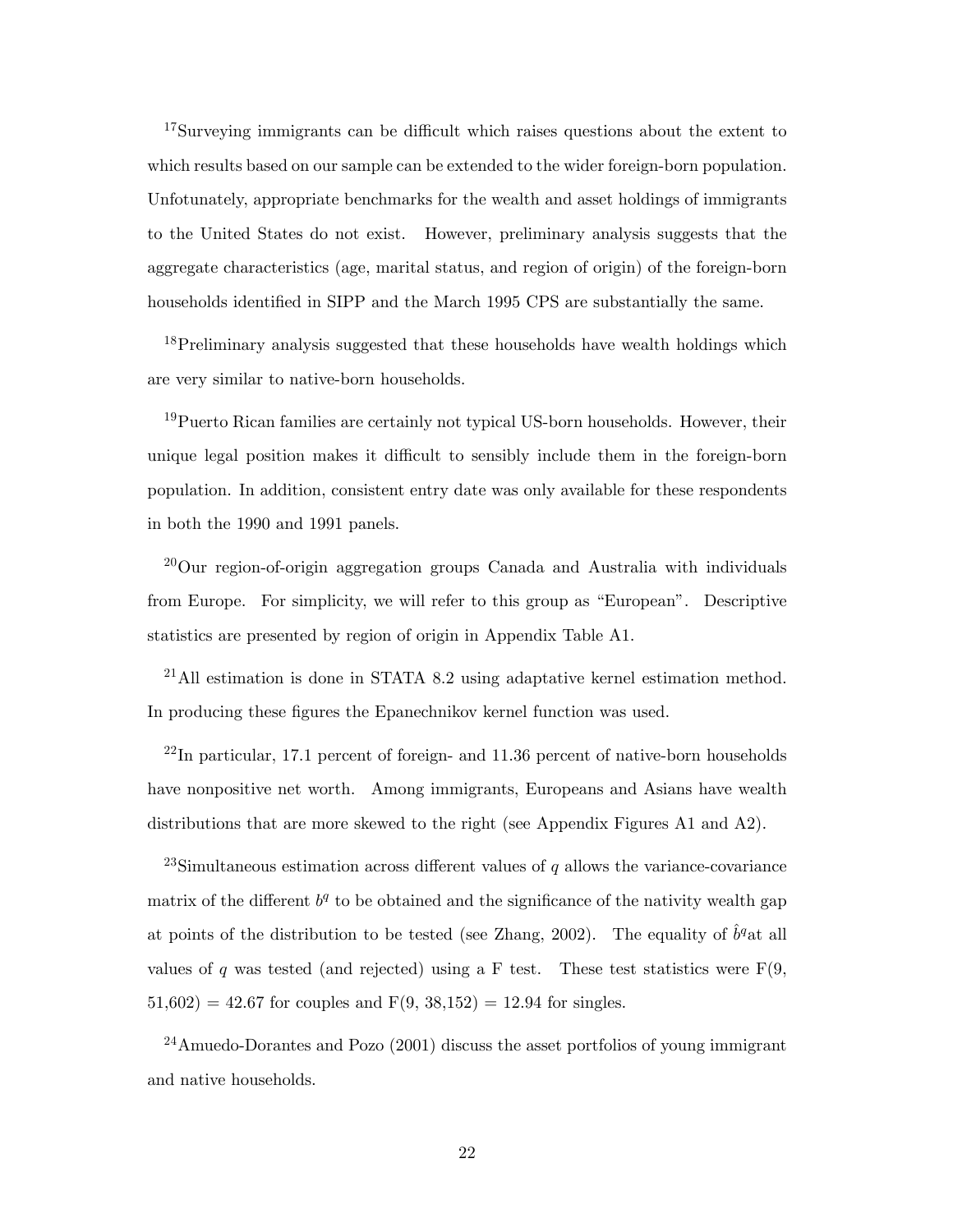$^{25}$ The log specification implicitly allows for multiplicative terms in the wealth equation (Altonji and Doraszelski, 2001).

 $^{26}$ Specifically,

$$
g(z_t, \theta) = \sinh^{-1}(\theta z_t)/\theta
$$
  
=  $\log(\theta z_t + (\theta^2 z_t^2 + 1)^{\frac{1}{2}})/\theta$ 

where we set  $\theta = 1$ . See Kapteyn, et al. (1999) for a recent example.

 $27$ Explanatory variables in the income regression include: a cubic in age of the head, education (for both head and spouse), head's occupation (including a dummy for not employed), Census region, time period dummies and for immigrants, year-of-arrival and region-of-origin dummies. Predicted income resulting from this model (run separately by household type) is used as our measure of permanent income. These results are not presented here, but are available upon request. An inverse hyperbolic sine transformation has been used for both permanent and transitory income.

<sup>28</sup>Unfortunately, the short time frame of the SIPP panels  $(2\ 1/2\ \text{years}$  for pre-1996 panels and four years for the 1996 panel) is not sufficient to allow us to generate a measure of permanent income by simply averaging current income amounts over time. Moreover, many key variables do not vary substantially over this time frame implying that SIPP does not lend itself easily to measures of permanent income based on panel data models. Consequently, we use a regression on current income to generate a predicted income. We used this as our measure of permanent income. To test the sensitivity of our results to this procedure we also generated a predicted income measure based on current income averaged across all the waves of each panel for which we had data. These results are substantially the same as those reported here and are available upon request.

<sup>29</sup>The variables in  $X_{it}$  include: a cubic in age of the head, the number of children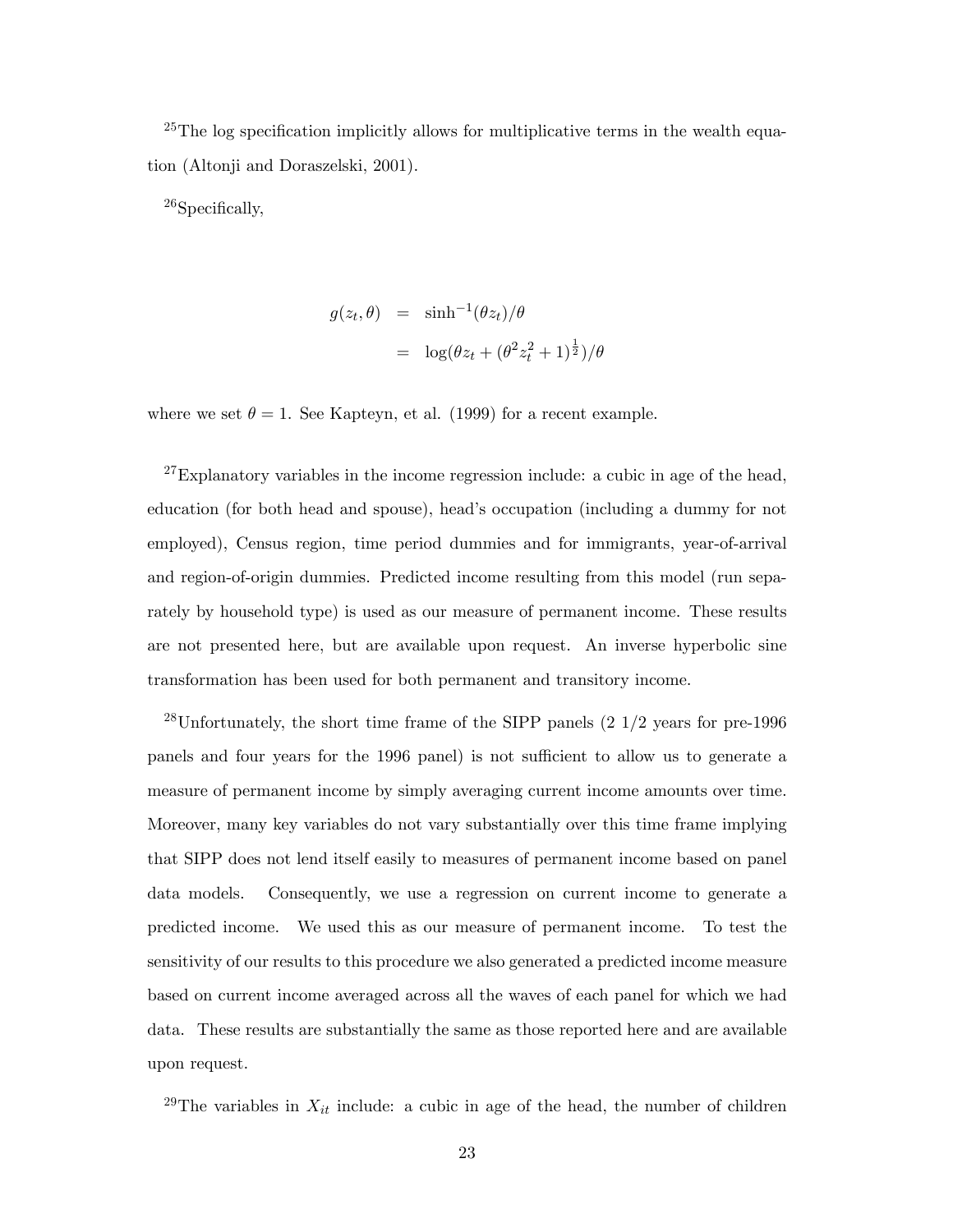aged less than 18 in the household, an indicator that the head was previously married and  $-$  for couples  $-$  years of current marriage and an indicator that the spouse was previously married.

<sup>30</sup>Studying immigrants to Canada, Shamsuddin and DeVortez (1998) model immigrant cohort effects, but constrain the wealth of foreign-born households to be the same across all regions of origin. This is consistent with Carroll, et al.  $(1994)$  who find no evidence of region-of-origin effects in the savings behavior of immigrants to Canada. However, these authors also find that the savings rates of immigrants to the United States vary significantly by source country (Carroll, et. al. 1998), leaving open the possibility of important region-of-origin differences in the net worth of foreign-born individuals in the United States.

<sup>31</sup>This strategy facilitates the interpretation of the results. Specifically,  $\alpha_0$  captures the net worth of native-born households across all of the years, while  $\alpha_1$  is a measure of the extent to which the net worth of immigrant households (across all entry cohorts, source countries and citizenship statuses) differs from that of native-born households.

 $32$ Coefficients estimated from the above model using the transformed data have been converted into marginal effects which show the change in net worth (measured in dollars) for each one unit change in the underlying independent variable. To illustrate, consider the effect of a change in  $x_{it}$  on wealth levels  $(\frac{\partial W_{it}}{\partial x_{it}})$ :

$$
\hat{\gamma} = \frac{\partial \sinh^{-1}(W_{it})}{\partial x_{it}}
$$
\n
$$
= \frac{\partial \sinh^{-1}(W_{it})}{\partial W_{it}} \frac{\partial W_{it}}{\partial x_{it}}
$$
\n
$$
\frac{\partial W_{it}}{\partial x_{it}} = \hat{\gamma} \frac{\partial W_{it}}{\partial \sinh^{-1}(W_{it})}.
$$

Marginal effects for other independent variables are calculated similarly. The nonlinear nature of the  $\sinh^{-1}$ transformation implies that the marginal effect is dependent upon the point at which it is evaluated. We have followed current practise in cal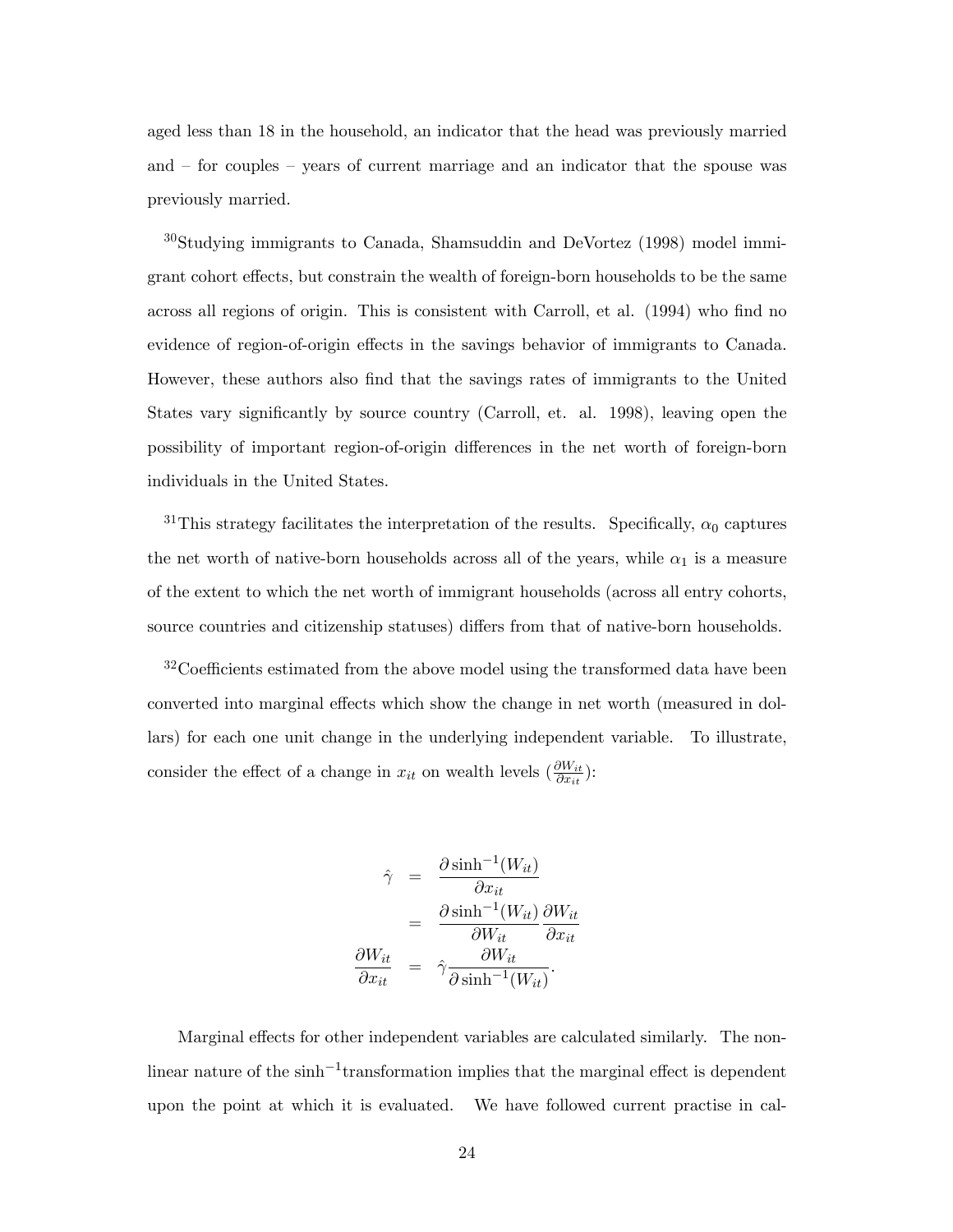culating the marginal effect for each individual and then taking the average over the relevant sub-sample using the sample weights (see Greene, 1997, pg. 876). A continuous approximation has been used for all discrete dependent variables. Finally, the boot-strapped standard errors (with 500 replications) for these marginal effects were used to calculate the reported t-statistics.

 $33$ Transitory income is measured as the difference between permanent and current income so that positive values reflect a lower than expected current income.

 $34$ As we do not explicitly control for birth cohorts, the estimated effect of the cubic in age on the level of net worth captures both differences across birth cohorts in the tendency to accumulate wealth as well as any effect of life-cycle stage (aging) on wealth levels.

 $35$ Panel dummies are included in the model to control for aggregate differences in macro-economic conditions or survey methodologies which might have an impact on wealth levels and asset allocations as a whole.

 $36$ See also Cobb-Clark and Hildebrand (2004) who analyze the sources of the wealth gap for native- and foreign-born Mexican Americans.

 $37$ We constrain the interaction coefficients to be zero so that these interactions represent deviations from the transitory income effect across the entire population.

 $38$ The effect of transitory income on net worth for immigrants in a particular cohort or from a particular sending country is a combination of two effects:  $1$ ) the aggregate effect of transitory income on net worth; and 2) the interaction of transitory income and the cohort or sending country. Given the non-linear nature of the marginal effects resulting from the inverse hyperbolic sine transformation, it is not possible to simply add these three effects to get the total region- or cohort-specific marginal effect as it would be in the linear case. The region-of-origin, transitory income interactions are not jointly significant for either couples (p-value  $= 0.115$ ) or singles (p-value=0.730).

 $39$ The coefficients on the cohort transitory income interactions are also not jointly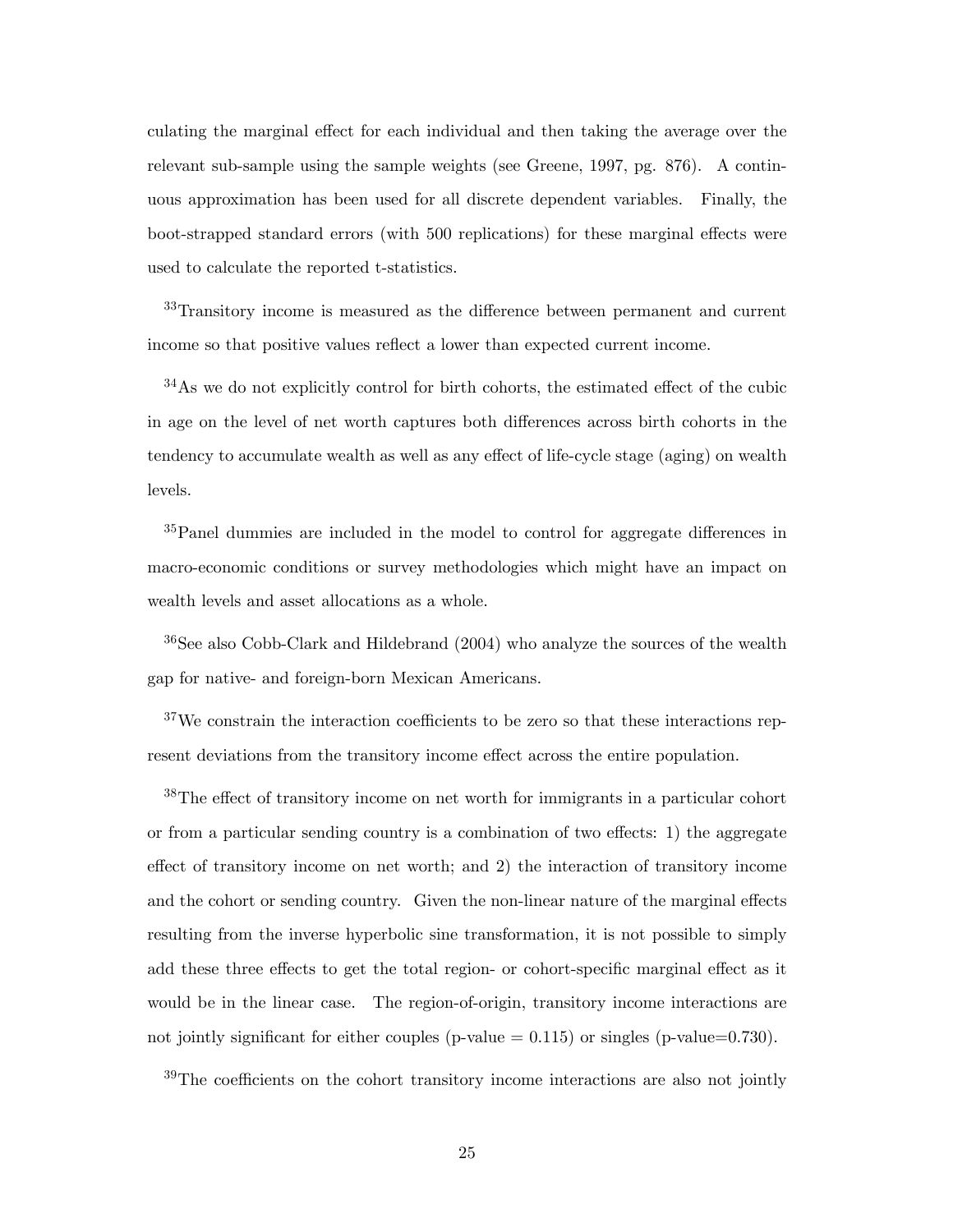significant at conventional levels ( $p$ -values=0.132 for couple-headed households and 0.863 for singles).

<sup>40</sup>We tested this by dropping the region-of-origin and cohort, transitory income interactions and replacing them with a simple interaction between foreign-born status and transitory income. This interaction was not significant for either couples or singles. These results are not presented here, but are available upon request.

 $^{41}$ It is not possible for us to say anything meaninful about the effect of income uncertainty on wealth accumulation given the shortness of the SIPP panel. Amuedo-Dorantes and Pozo (2001), however, investigate whether the precautionary savings motive of immigrant families differs from that of U.S.-born families. They include a measure of income uncertainty in separate models of net and financial wealth and find that native families appear to carry out more precautionary savings than do immigrants, though they are unable to measure precautionary savings which take the form of remitances to the former home country. Income uncertainty is calculated by averaging the squared residuals from annual regressions of log income on demographic and job characteristics. Note, however, that by squaring the residuals, the authors are implicitly constraining positive and negative residuals to have the same effect on wealth accumulation.

 $42$ Specifically, the adding up constraints require that the estimated marginal effect of an additional dollar of wealth sum to one across asset types, while the marginal effect of a change in any other independent variable is restricted to sum to zero. Note that while these constraints hold on average, they may not hold for any particular individual.

 $43$ Marginal effects and bootstrapped standard errors were calculated in the same manner as above.

<sup>44</sup>These results are broadly consistent with Keister (2000) and Smith and Ward (1980).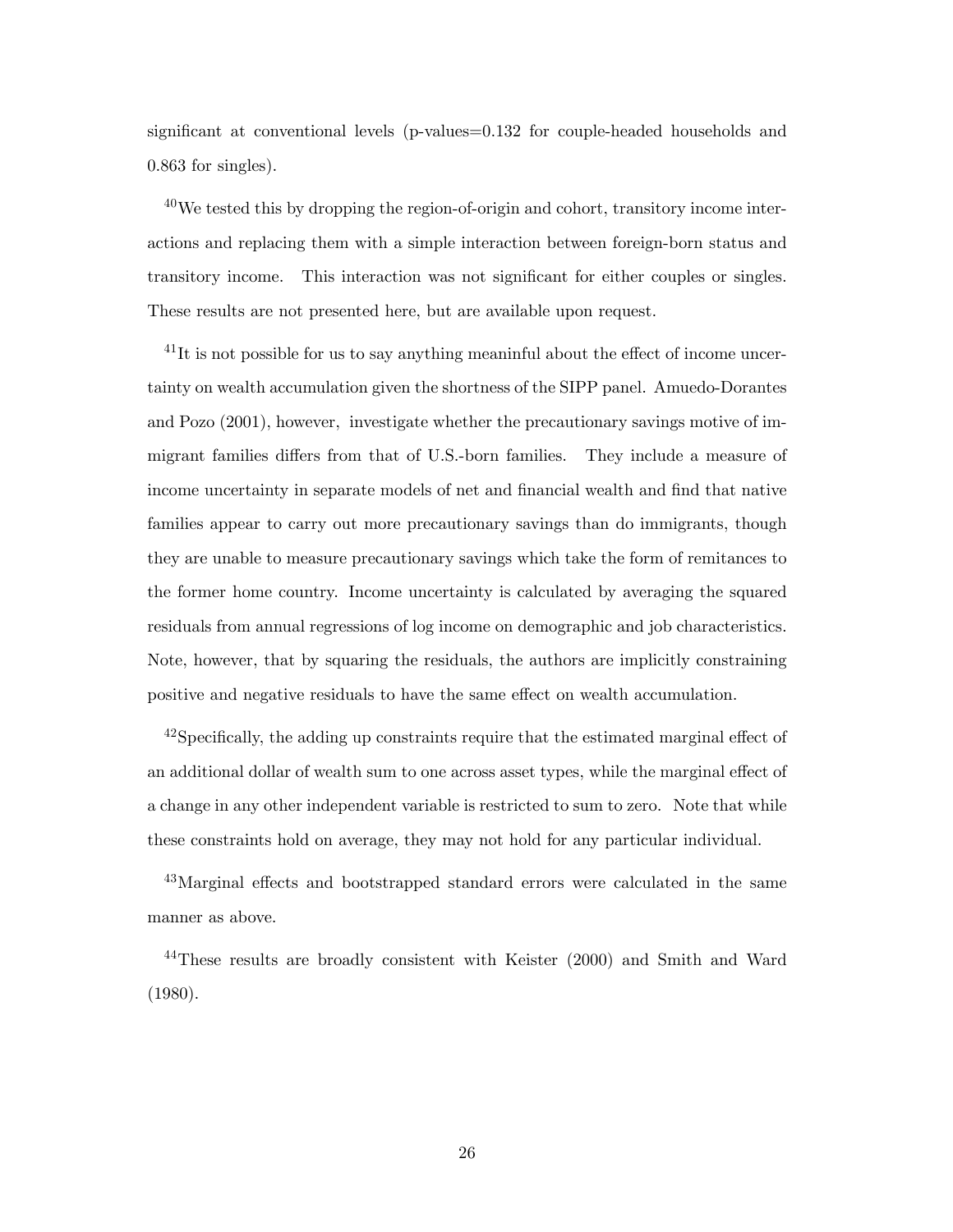### References

- [1] Altonji, Joseph G. and Ulrich Doraszelski, 2001. "The Role of Permanent Income and Demographics in Black/White Differences in Wealth", NBER working paper, 8473, September, 2001.
- [2] Amuedo-Dorantes, Catalina and Susan Pozo, 2001. "Precautionary Savings by Young Immigrants and Young Natives" Southern Economic Journal, forthcoming.
- [3] Avery, R and M. Rendall, 1997. "The Contribution of inheritances to Black-White disparities in the United States", working paper, Board of Governors of the Federal Reserve System.
- [4] Blau, Francine D. and John W. Graham, 1990. "Black-White Differences in Wealth and Asset Composition", Quarterly Journal of Economics, Vol. 105(2), May, pp. 321-339.
- [5] Borjas, George J., 1994. "The Economics of Immigration", *Journal of Economic* Literature, 32, December, pp. 1667 - 1717.
- [6]  $\rightarrow$ , 2002. "Homeownership in the Immigrant Population", NBER Working Paper 8945, May 2002.
- [7] Burbidge, J., Magee, L., Robb, A., 1988, îAlternative Transformations to Handle Extreme Values of the Dependent Variable", Journal of the American Statistical Association, 83-401, pp. 123-127.
- [8] Camarota, Steven A., 2001. "The Slowing Progress of Immigrants: An Examination of Income, Home Ownership, and Citizenship, 1970-2000", Center for Immigration Studies, Backgrounder, March 2001, pp. 1 - 15.
- [9] Carroll, Christopher D., Byung-Kun Rhee, and Changyong Rhee, 1994. "Are There Cultural Effects on Saving? Some Cross-Sectional Evidence", Quarterly Journal of Economics, 109(3), August, pp. 685 - 699.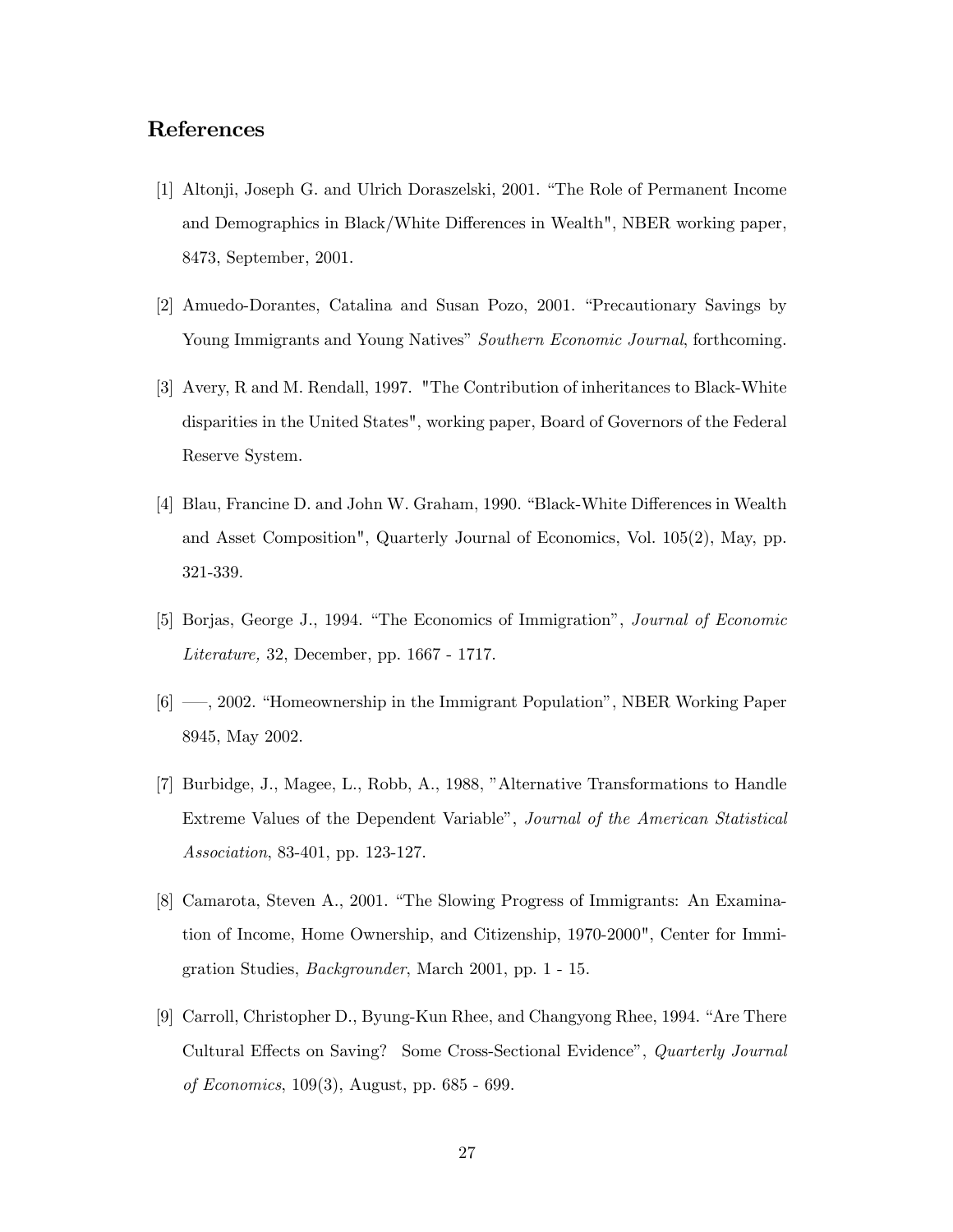- [10] <sub>(10</sub>) <sup>o</sup> (1998. "Does Cultural Origin Affect Saving Behavior? Evidence from Immigrantsî, NBER Working Paper 6568, May 1998.
- [11] Chiteji, Ngina S. and Frank P. Stafford, 1999. "Portfolio Choices of Parents and Their Children as Young Adults: Asset Accumulation by African-American Families", American Economic Review, Vol. 89(2), pp. 377 - 380.
- [12] Cobb-Clark, Deborah A., 2003. "Public Policy and the Labor Market Adjustment of New Immigrants to Australiaî, Journal of Population Economics, Vol. 16(4), November, pp. 655-681.
- [13] Cobb-Clark, Deborah A and Vincent A. Hildebrand, 2004. "The Wealth of Mexican Americans", IZA Discussion Paper, 1150, May, 2004.
- [14] Dustman, Christian, 1997. "Return Migration, Uncertainty and Precautionary Savings", Journal of Development Economics, 52, pp. 295 - 316.
- [15] Feldstein, Martin and Anthony Pellechico, 1979. "Social Security and Householde Wealth Accumulation: New Microeconometric Evidence", Review of Economics and Statistics, 61(3), August, pp. 361 - 368.
- [16] Fix, Michael and Jeffry Passel, 2002. "The Scope and Impact of Welfare Reform's Immigrant Provisions", Urban Institute Discussion Paper, January, 2002.
- [17] Galor, Oded and Oded Stark, 1990. "Migrants' Savings, the Probability of Return Migration and Migrants' Performance", *International Economic Review*, 31(2), May, pp. 463 - 467.
- [18] Gittleman, Maury and Edward N. Wolff, 2000. "Racial Wealth Disparities: Is the Gap Closing?", working paper no. 311, New York University, August 2000.
- [19] Greene, William H., 1997. Econometric Analysis. 3rd Edition. Upper Saddle River, New Jersey: Prentice Hall.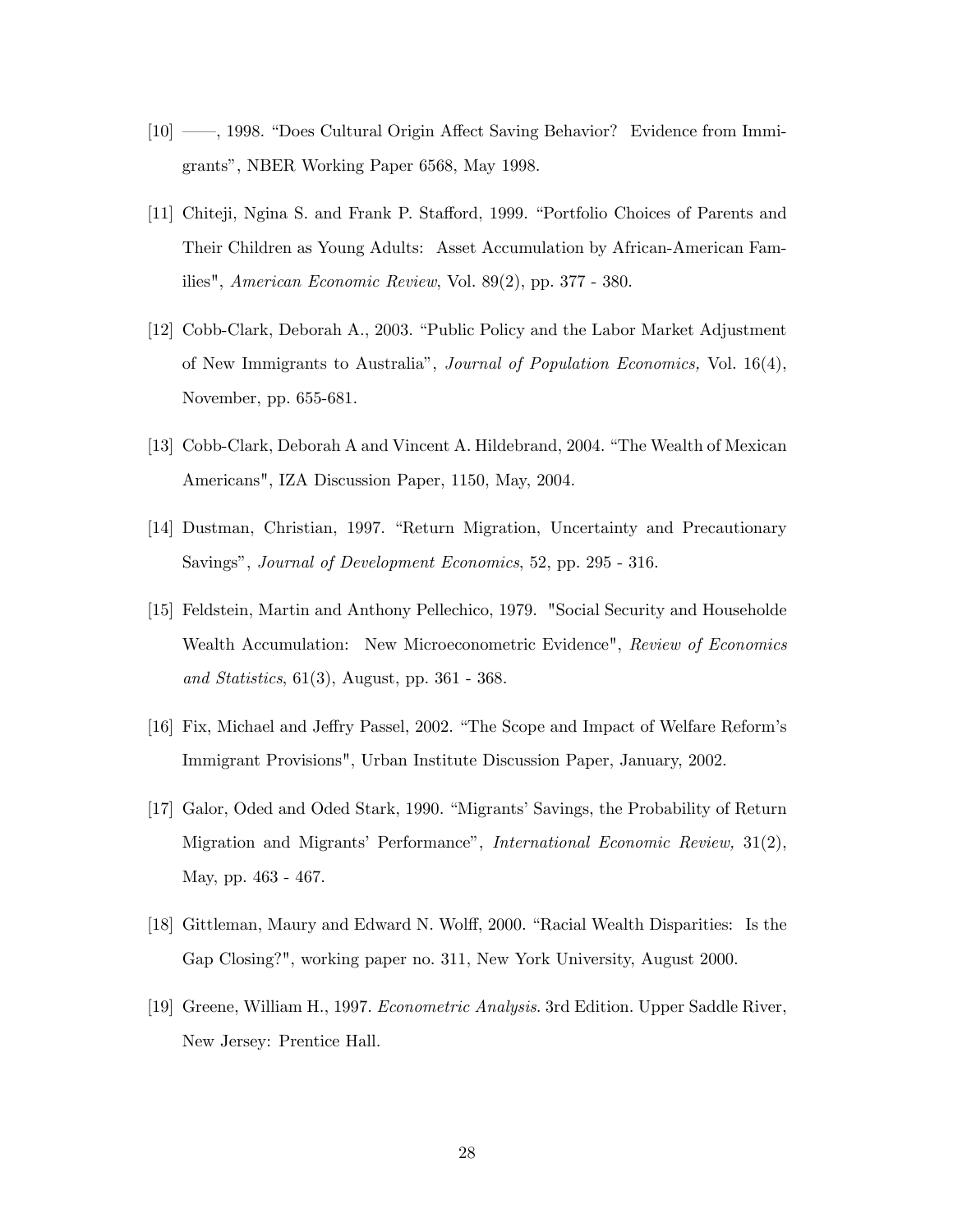- [20] Heaton, John and Deborah Lucas, 2000. "Portfolio Choice and Asset Prices: The Importance of Entrepreneurial Risk", The Journal of Finance, 55(3), June, pp. 1163 - 1198.
- [21] Hurst Erik, Ming Ching Luoh, and Frank Stafford, 1998. "The Wealth Dynamics of American Families, 1984-94", Brookings Papers on Economic Activity, 1, pp. 267 - 337.
- [22] Jappelli, Tullio, 1999. "The Age-Wealth Profile and the Life-Cyclye Hypothesis: A Cohort Analysis with a Time Series of Cross-Sections of Italian Households", Review of Income and Wealth, 45(10, March, pp. 57 - 75.
- [23] Juster, F. Thomas and Kathleen A. Kuester, 1991. "Differences in the Measurement of Wealth, Wealth Inequality, and Wealth Composition Obtained from Alternative U.S. Surveys", Review of Income and Wealth, Series 37, Number 1, March, pp. 33 - 62.
- [24] Juster, F. Thomas, James P. Smith, and Frank Stafford, 1999. "The Measurement and Structure of Household Wealth", Labour Economics, 6, pp. 253 - 275.
- [25] Kapteyn, Arie, Rob Alessie, and Annamaria Lusardi, 1999. "Explaining the Wealth Holdings of Different Cohorts: Productivity Growth and Social Security", unpublished working paper, August, Tilburg University.
- [26] Keister, Lisa A., 2000. "Family Structure, Race, and Wealth Ownership: A Longitudinal Exploration of Wealth Accumulation Processes", unpublished working paper, Department of Sociology, Ohio State University.
- [27] Lofstrom, Magnus and Frank D. Bean. "Labor Market Conditions and Post-Reform Declines in Welfare Receipt Among Immigrants", IZA Discussion Paper, 347, August, 2001.
- [28] Painter, Gary, Lihong Yang, and Zhou Yu, "Heterogeneity in Asian American Homeownership: The Impact of Household Endowments and Immigrant Status",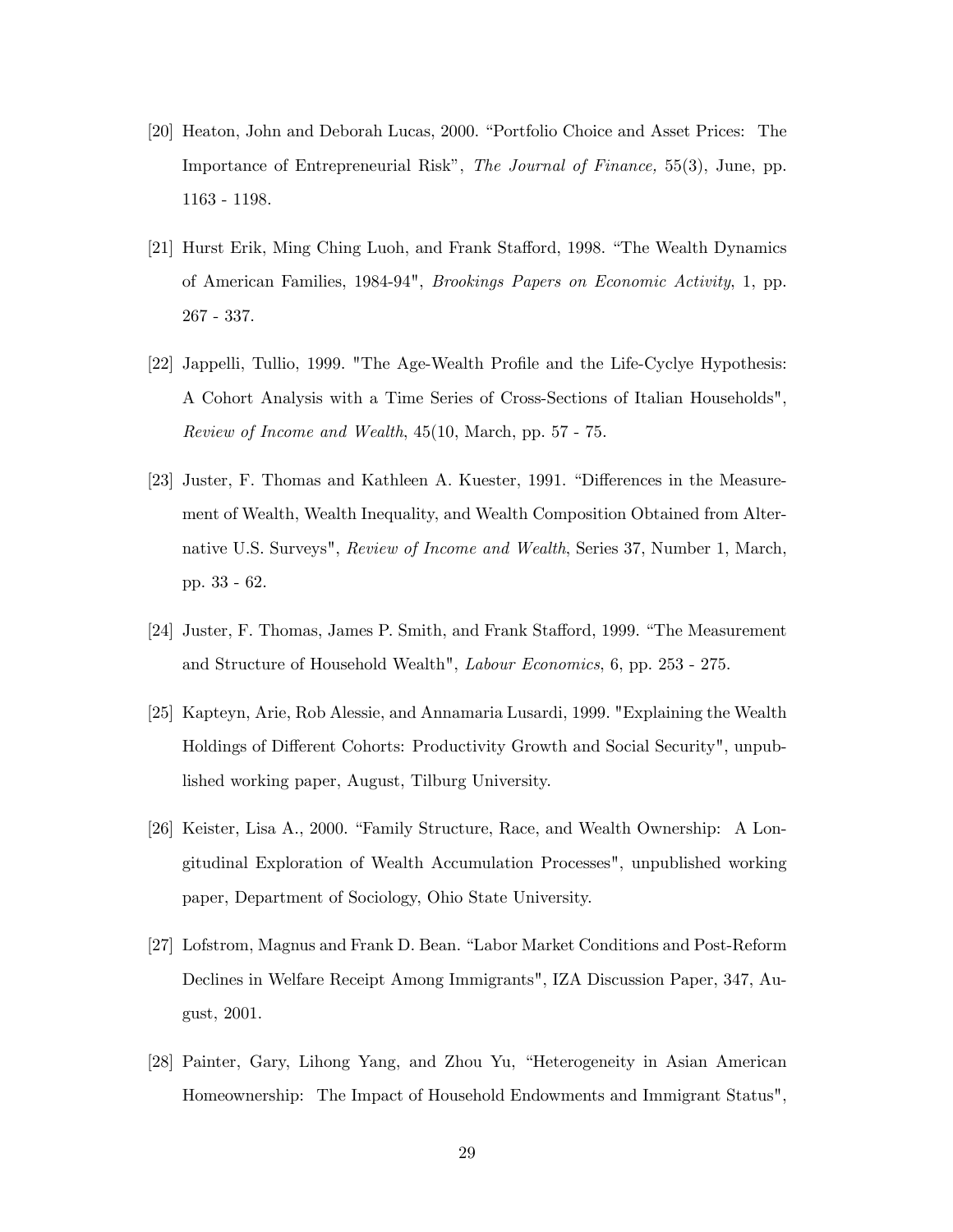unpublished working paper, Lusk Center for Real Estate, University of Southern California, 2001.

- [29] Schmidley, Dianne A., 2001. Profile of the Foreign-Born Population in the United States, 2000, U.S. Census Bureau, Current Population Reports, Series P23-206, Washington, DC: U.S. Government Printing Office.
- [30] Shamsuddin, Abul F.M. and Don J. DeVoretz, 1998. "Wealth Accumulation of Canadian and Foreign-Born Households in Canada", Review of Income and Wealth, 44(4), December, pp. 515 - 533.
- [31] Smith, James P., 1995. "Racial and Ethnic Differences in Wealth in the Health and Retirment Study", Journal of Human Resources, 30 (Supplement), pp. S158 - S183.
- [32] Smith, James P. and Michael P. Ward, 1980. "Asset Accumulation and Family Size", *Demography*, Vol. 17(3), August, pp. 243-260.
- [33] Stalker, Peter (2000). Workers Without Frontiers: The Impact of Globalization on International Migration, Boulder, CO: Lynne Rienner Publishers, Inc.
- [34] Wolff, Edward N., 1998. "Recent Trends in the Size Distribution of Household Wealth", Journal of Economic Perspectives, Vol. 12(3), summer, pp. 131 - 150.
- [35] Zhang, Xuelin, 2002. "The Wealth Position of Immigrant Families in Canada", unpublished working paper, Statistics Canada.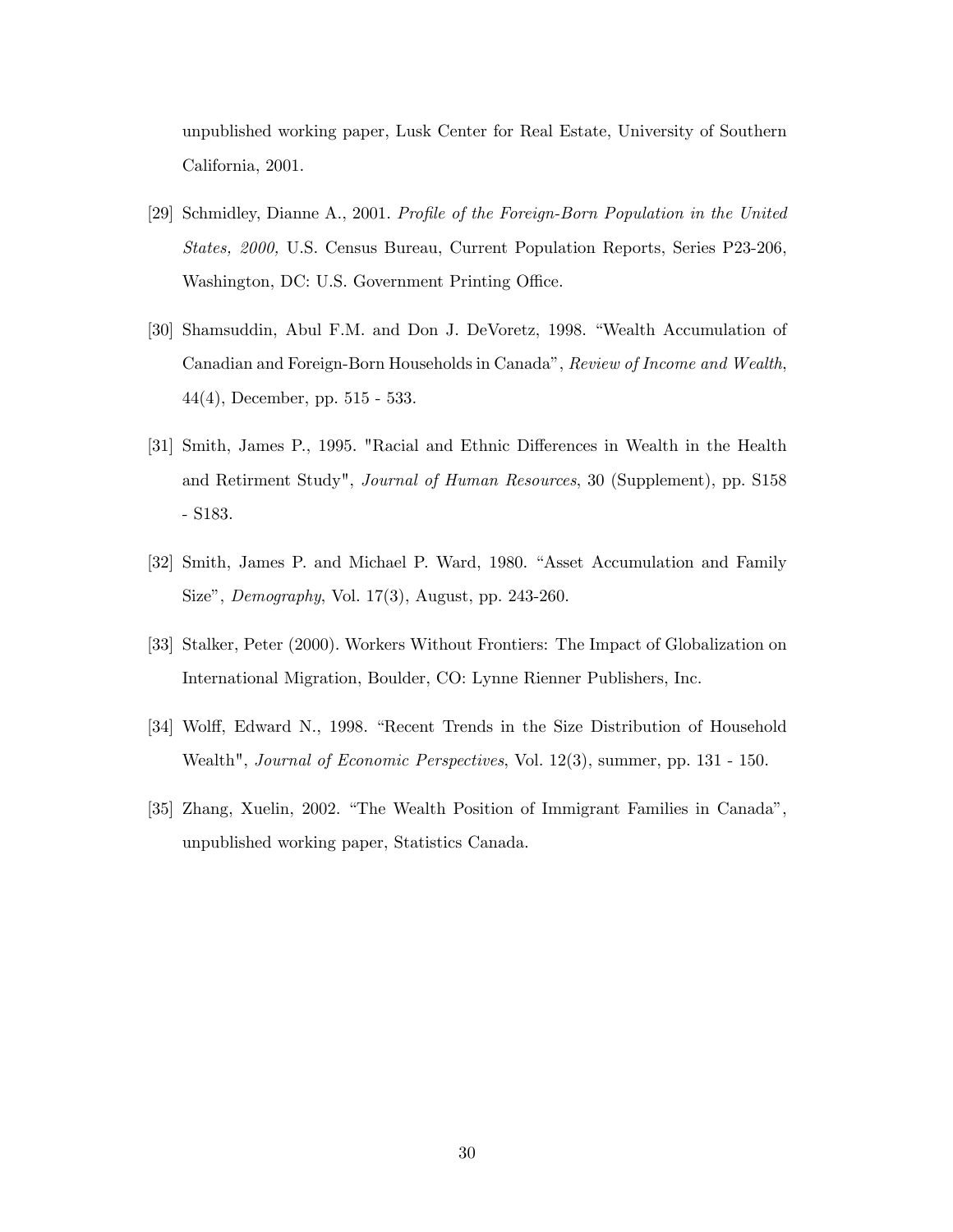

## 7 Figures, Tables and Regression Results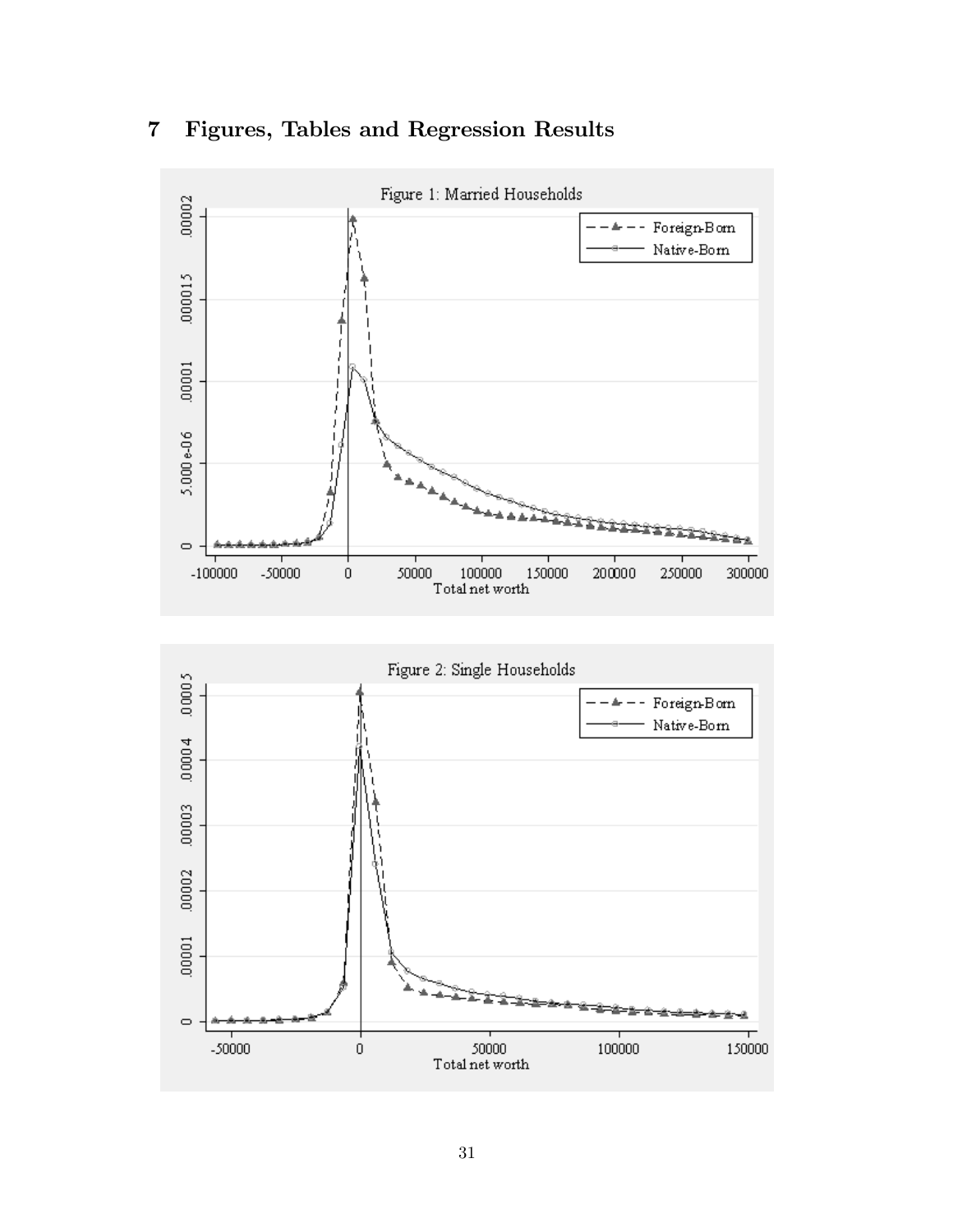|                                                                                            | United<br><b>States</b>          | Total<br>Immig.                  | Europe <sup>a</sup>              | Asia                             | Mexico                           | $\overline{\text{Ctr} / \text{Sth}}$<br>America | Other                            |
|--------------------------------------------------------------------------------------------|----------------------------------|----------------------------------|----------------------------------|----------------------------------|----------------------------------|-------------------------------------------------|----------------------------------|
| Married Households                                                                         |                                  |                                  |                                  |                                  |                                  |                                                 |                                  |
| Mean Total Net Wealth<br>Median Total Net Wealth                                           | 125345<br>67822                  | 89488<br>28515                   | 160279<br>104759                 | 120511<br>55713                  | 30616<br>6253                    | 61465<br>13641                                  | 73086<br>22972                   |
| Mean Asset Portfolio<br>Financial Wealth<br><b>Business</b><br>Real Estate<br>Vehicles     | 37245<br>9997<br>69289<br>8814   | 19536<br>7237<br>56236<br>6479   | 43647<br>8093<br>99900<br>8640   | 30100<br>11795<br>70117<br>8498  | 1340<br>2009<br>23524<br>3744    | 10295<br>5826<br>40140<br>5205                  | 8138<br>9095<br>49693<br>6161    |
| <b>Proportion Owning</b><br>Financial Wealth<br><b>Business</b><br>Real Estate<br>Vehicles | 0.959<br>0.136<br>0.823<br>0.968 | 0.845<br>0.115<br>0.573<br>0.885 | 0.914<br>0.135<br>0.758<br>0.898 | 0.902<br>0.157<br>0.609<br>0.897 | 0.705<br>0.057<br>0.457<br>0.902 | 0.879<br>0.114<br>0.521<br>0.861                | 0.865<br>0.108<br>0.515<br>0.825 |
| Current Income <sup>b</sup>                                                                | 15351                            | 11827                            | 14867                            | 15321                            | 6823                             | 10474                                           | 11820                            |
| $\mathbf N$                                                                                | 47663                            | 3941                             | 699                              | 1093                             | 1097                             | 718                                             | 334                              |
| <b>Single Households</b>                                                                   |                                  |                                  |                                  |                                  |                                  |                                                 |                                  |
| Mean Total Net Wealth<br>Median Total Net Wealth                                           | 57234<br>14981                   | 47532<br>5288                    | 84297<br>36471                   | 57356<br>11058                   | 21130<br>1384                    | 21356<br>973                                    | 39846<br>4777                    |
| <b>Asset Portfolio</b><br>Financial Wealth<br><b>Business</b><br>Real Estate<br>Vehicles   | 16945<br>3034<br>33187<br>4067   | 12374<br>3025<br>28727<br>3406   | 26851<br>3629<br>49526<br>4291   | 12607<br>3937<br>35820<br>4991   | 1584<br>1984<br>15275<br>2287    | 3525<br>2058<br>13678<br>2095                   | 12379<br>3919<br>20108<br>3440   |
| <b>Proportion Owning</b><br>Financial Wealth<br><b>Business</b><br>Real Estate<br>Vehicles | 0.833<br>0.052<br>0.510<br>0.796 | 0.752<br>0.049<br>0.347<br>0.665 | 0.871<br>0.067<br>0.523<br>0.744 | 0.879<br>0.061<br>0.397<br>0.738 | 0.557<br>0.028<br>0.262<br>0.685 | 0.638<br>0.034<br>0.210<br>0.509                | 0.822<br>0.059<br>0.267<br>0.662 |
| Current Income <sup><math>b</math></sup>                                                   | 7180                             | 6435                             | 7551                             | 8102                             | 4236                             | 4964                                            | 7881                             |
| N                                                                                          | 35414                            | 2740                             | 782                              | 477                              | 532                              | 681                                             | 268                              |

### Table 1: Wealth Holding by Region of Birth and Household Type

Note: Own calculation on SIPP 1987, 1990, 1991, 1992, 1993 and 1996 panels.<sup>*a*</sup>Includes also Canada and Australia. <sup>b</sup>Quarterly Income reported. All figures deflated using Monthly CPI-U BLS, Base=June 1992.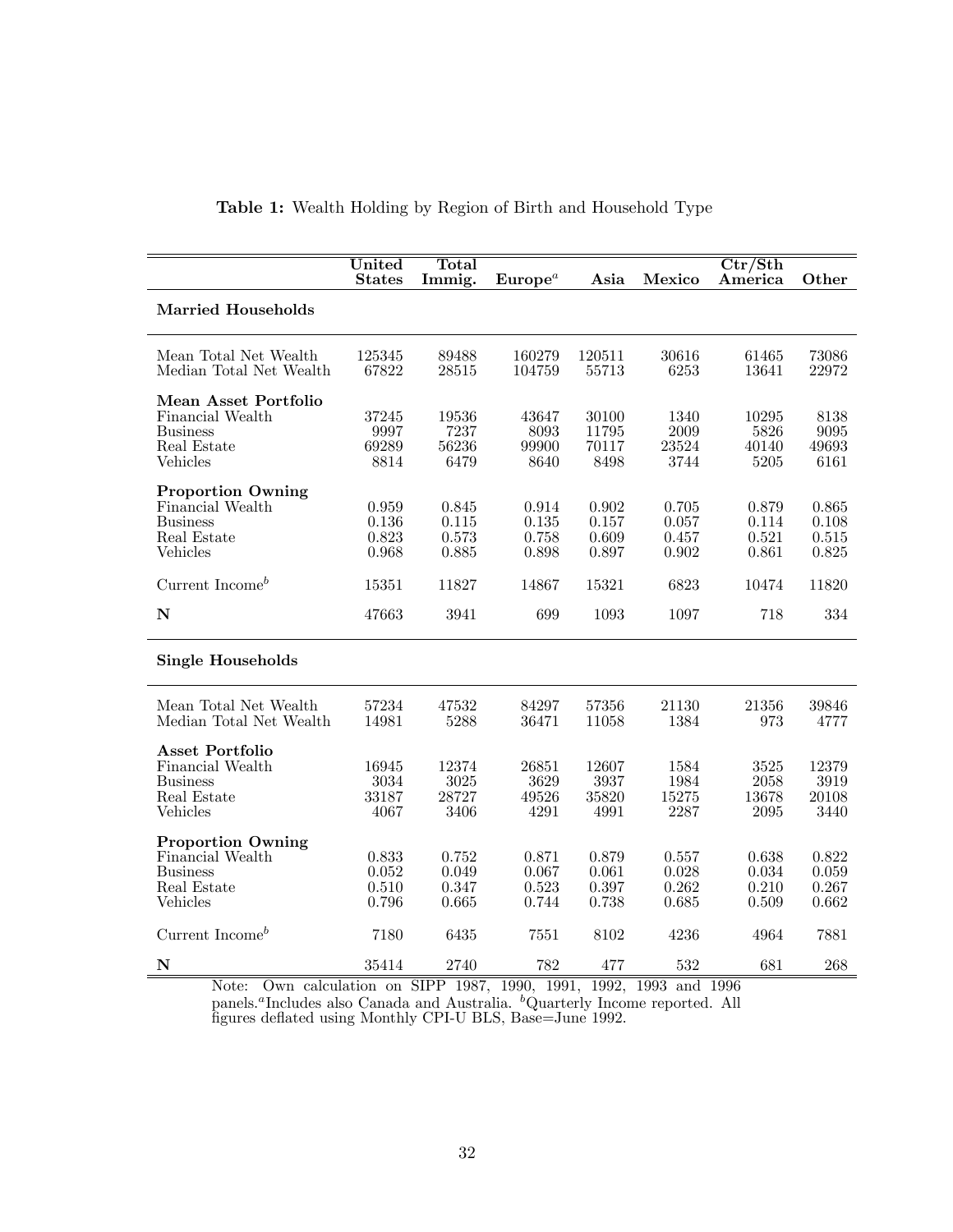|            |                 |             | <b>Married Households</b> |         |                  | <b>Single Households</b> |                    |         |
|------------|-----------------|-------------|---------------------------|---------|------------------|--------------------------|--------------------|---------|
|            | <b>Nativity</b> | Std.        | <b>Net</b>                |         | <b>Nativity</b>  | Std.                     | Net                |         |
|            | $\text{Gap}^a$  | Error       | $\mathbf{Worth}^b$        | Ratio   | $\mathrm{Gap}^a$ | Error                    | $\mathbf{Worth}^b$ | Ratio   |
| Percentile | a               | $\mathbf b$ | $\mathbf c$               | a/c     | e                | f                        | g                  | e/g     |
| $10^{th}$  | $-1860$         | 100         | 1971                      | $-0.94$ | 525              | 110                      | $-318$             | $-1.65$ |
| $20^{th}$  | $-11594$        | 15832       | 12509                     | $-0.93$ | $-177$           | 36                       | 279                | $-0.63$ |
| $30^{th}$  | $-23115$        | 14912       | 27470                     | $-0.84$ | $-1829$          | 1376                     | 2385               | $-0.77$ |
| $40^{th}$  | $-34044$        | 12387       | 45658                     | $-0.75$ | $-4056$          | 2596                     | 6277               | $-0.65$ |
| $50^{th}$  | $-41053$        | 14760       | 67822                     | $-0.61$ | -9679            | 6295                     | 14981              | $-0.65$ |
| $60^{th}$  | -43156          | 22779       | 95194                     | $-0.45$ | $-16170$         | 6540                     | 30475              | $-0.53$ |
| $70^{th}$  | $-45256$        | 21147       | 133257                    | $-0.34$ | $-15939$         | 7858                     | 53801              | $-0.30$ |
| $80^{th}$  | $-47202$        | 11716       | 194967                    | $-0.24$ | $-15161$         | 3521                     | 89382              | $-0.17$ |
| $90^{th}$  | -63450          | 68540       | 309259                    | $-0.21$ | -14066           | 10492                    | 163327             | $-0.09$ |
| N          |                 | 51659       |                           |         |                  | 38168                    |                    |         |

Table 2: Nativity Wealth Gap by Household Type (Simultaneous Quantile Regression Coefficient<sup>a</sup> and Standard Error). All figures expressed in constant 1992 dollars.

Note: "Coefficient on immigrant status dummy in equation  $(1)$ . Calculated by percentile for native-born households.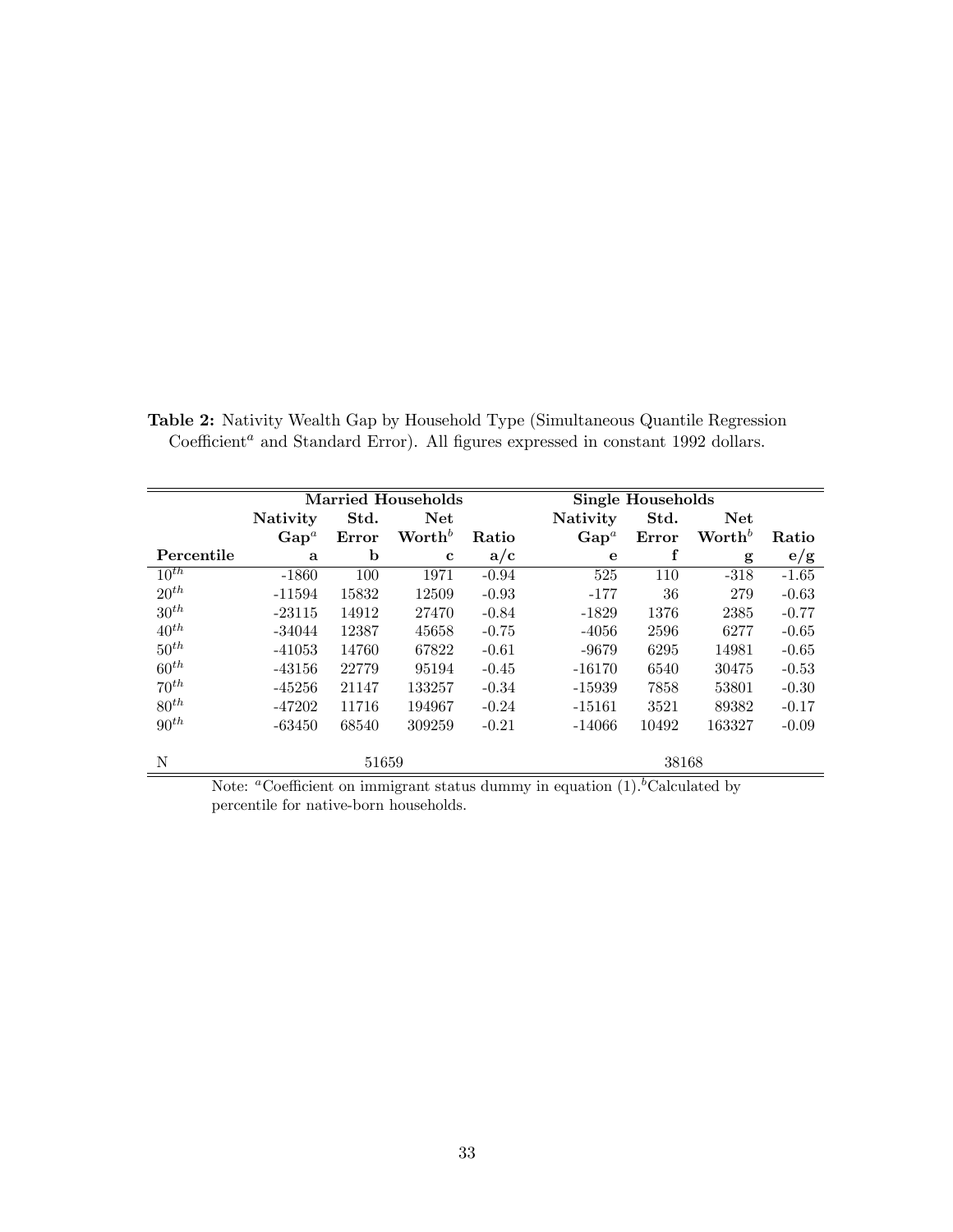|                                   |             |           | <b>Married Households</b> |           |             |           | <b>Single Households</b> |           |
|-----------------------------------|-------------|-----------|---------------------------|-----------|-------------|-----------|--------------------------|-----------|
|                                   | dy/dx       | $t$ -stat | dy/dx                     | t-stat    | dy/dx       | $t$ -stat | dy/dx                    | $t$ -stat |
| Income                            |             |           |                           |           |             |           |                          |           |
| Permanent Income                  | 22.96       | 38.71     | 22.93                     | $35.74\,$ | 25.48       | $34.85\,$ | 25.47                    | 34.78     |
| Transitory Income                 | $-11.86$    | $-33.64$  | $-11.86$                  | $-33.52$  | $-11.00$    | $-27.10$  | $-11.05$                 | $-27.43$  |
| Demographics                      |             |           |                           |           |             |           |                          |           |
| Age                               | 11369.44    | 21.92     | 11364.43                  | 21.96     | 6616.49     | 28.12     | 6621.79                  | 28.19     |
| Kids<18                           | $-6659.12$  | $-1.91$   | $-6641.62$                | $-1.93$   | $-24793.97$ | $-8.87$   | $-24745.25$              | $-8.94$   |
| Years Married                     | 3480.52     | 7.10      | 3488.32                   | 7.32      | 0.00        | 0.00      | $0.00\,$                 | 0.00      |
| Head Prev. Married                | $-89895.70$ | $-9.67$   | $-89969.66$               | $-10.08$  | 21835.10    | 4.97      | 21773.29                 | 5.02      |
| Spouse Prev. Married              | $-20161.85$ | $-2.16$   | $-20194.33$               | $-2.13$   | 0.00        | 0.00      | 0.00                     | 0.00      |
| Immigrants                        |             |           |                           |           |             |           |                          |           |
| Immigrant Status                  | $-23010.45$ | $-2.17$   | $-20831.98$               | $-2.00$   | $-16972.05$ | $-2.08$   | $-16703.57$              | $-1.93$   |
| Citizen                           | 46675.21    | 4.64      | 47068.34                  | 4.94      | 10741.40    | 1.28      | 11692.07                 | 1.41      |
| Non Citizen                       | $-46675.21$ | $-4.64$   | -47068.34                 | $-4.94$   | $-10741.40$ | $-1.28$   | $-11692.07$              | $-1.41$   |
| Year of Entry                     |             |           |                           |           |             |           |                          |           |
| $<$ 1960                          | 14744.66    | 0.71      | 18247.26                  | 0.84      | 11965.46    | 0.78      | 12670.01                 | 0.73      |
| 1960-1964                         | 3978.73     | 0.14      | 7371.94                   | $0.26\,$  | $-33428.54$ | $-1.29$   | $-42684.57$              | $-1.49$   |
| 1965-1969                         | 32336.03    | 1.46      | 41388.87                  | 1.77      | 21243.66    | $1.20\,$  | 24940.46                 | 1.28      |
| 1970-1974                         | 20179.99    | 1.03      | 18664.70                  | 0.79      | $-25167.67$ | $-1.28$   | $-24152.08$              | $-1.24$   |
| 1975-1979                         | $-16226.09$ | $-0.77$   | $-17741.34$               | $-0.82$   | $-5434.26$  | $-0.31$   | $-6436.82$               | $-0.33$   |
| 1980-1984                         | $-12249.46$ | $-0.61$   | $-25643.41$               | $-1.15$   | 1586.83     | $0.10\,$  | 2570.26                  | 0.15      |
| $1985+$                           | $-42763.85$ | $-2.15$   | $-42288.03$               | $-2.10$   | 29234.52    | 1.83      | 33092.75                 | 1.88      |
| <b>Region of Origin</b>           |             |           |                           |           |             |           |                          |           |
| Europe                            | 45996.91    | 2.74      | 37992.36                  | 2.16      | 36456.41    | $3.03\,$  | 35237.96                 | 2.64      |
| Asia                              | 52738.00    | $3.35\,$  | 51681.28                  | $3.00\,$  | 46511.72    | $3.38\,$  | 47610.02                 | 2.87      |
| Mexico                            | 39399.40    | $2.24\,$  | 41366.86                  | $2.31\,$  | 14385.66    | $1.02\,$  | 21443.83                 | 1.38      |
| $\mathrm{Ctr}/\mathrm{Sth}$ Amer. | $-84131.42$ | $-3.92$   | $-89246.12$               | $-4.18$   | $-75837.42$ | $-5.46$   | $-76194.58$              | $-5.17$   |
| Other                             | $-54002.89$ | $-2.06$   | $-41794.38$               | $-1.58$   | $-21516.38$ | $-1.16$   | $-28097.23$              | $-1.32$   |
| <b>Transitory Income</b>          |             |           |                           |           |             |           |                          |           |
| <b>Interactions</b>               |             |           |                           |           |             |           |                          |           |
| $\times$ Europe                   |             |           | $-9.02$                   | $-2.03$   |             |           | 0.07                     | 0.03      |
| $\times$ Asia                     |             |           | 1.77                      | 0.88      |             |           | 0.65                     | $0.32\,$  |
| $\times$ Mexico                   |             |           | 1.61                      | 1.62      |             |           | 1.25                     | 1.10      |
| $\times$ Ctr/Sth Amer.            |             |           | 1.48                      | 0.73      |             |           | 0.08                     | 0.07      |
| $\times$ Other                    |             |           | 4.16                      | 1.86      |             |           | $-2.05$                  | $-0.75$   |
|                                   |             |           |                           |           |             |           |                          |           |
| $\times$ <1960                    |             |           | 7.21                      | 0.88      |             |           | 0.95                     | $0.24\,$  |
| $\times$ 1960-1964                |             |           | $-0.41$                   | $-0.10$   |             |           | $-3.58$                  | $-1.05$   |
| $\times$ 1965-1969                |             |           | 1.97                      | 0.88      |             |           | 1.85                     | 0.61      |
| $\times$ 1970-1974                |             |           | $-3.93$                   | $-0.85$   |             |           | 0.78                     | 0.35      |
| $\times 1975$ - $1979$            |             |           | $-1.26$                   | $-0.95$   |             |           | $-0.23$                  | $-0.22$   |
| $\times 1980$ -1984               |             |           | $-2.99$                   | $-2.16$   |             |           | 0.04                     | 0.04      |
| $\times$ 1985+                    |             |           | $-0.59$                   | $-0.80$   |             |           | 0.19                     | $0.27\,$  |
| Panel Year                        |             |           |                           |           |             |           |                          |           |
| 1987                              | 37849.98    | 5.31      | 37936.14                  | $5.50\,$  | 14536.62    | 2.66      | 14611.11                 | 2.69      |
| 1990                              | 5345.06     | 0.81      | 5366.46                   | 0.83      | 2840.15     | $0.65\,$  | 2846.78                  | 0.63      |
| 1991                              | 14169.29    | 1.95      | 14054.09                  | 2.01      | $-1792.10$  | $-0.35$   | $-1698.93$               | $-0.34$   |
| 1992                              | $-3776.49$  | $-0.61$   | $-3752.37$                | $-0.62$   | $-2986.70$  | $-0.67$   | $-3051.02$               | $-0.71$   |
| 1993                              | 22793.69    | 3.74      | 22918.27                  | 3.73      | 22692.26    | 4.94      | 22631.18                 | 4.93      |
| 1996                              | $-76381.53$ | $-12.73$  | $-76522.59$               | $-13.45$  | $-35290.23$ | $-9.21$   | $-35339.13$              | $-9.05$   |
|                                   |             |           |                           |           |             |           |                          |           |
| N                                 | 51604       |           | 51604                     |           | 38154       |           | 38154                    |           |
| $\mathbf{R}^2$                    | $0.14\,$    |           | $0.15\,$                  |           | $0.14\,$    |           | 0.14                     |           |

Table 3: Determinants of Net Worth by Household Type (Marginal Effects and t-Statistics)

Note: All figures deflated using Monthly CPI-U BLS, Base=June 1992.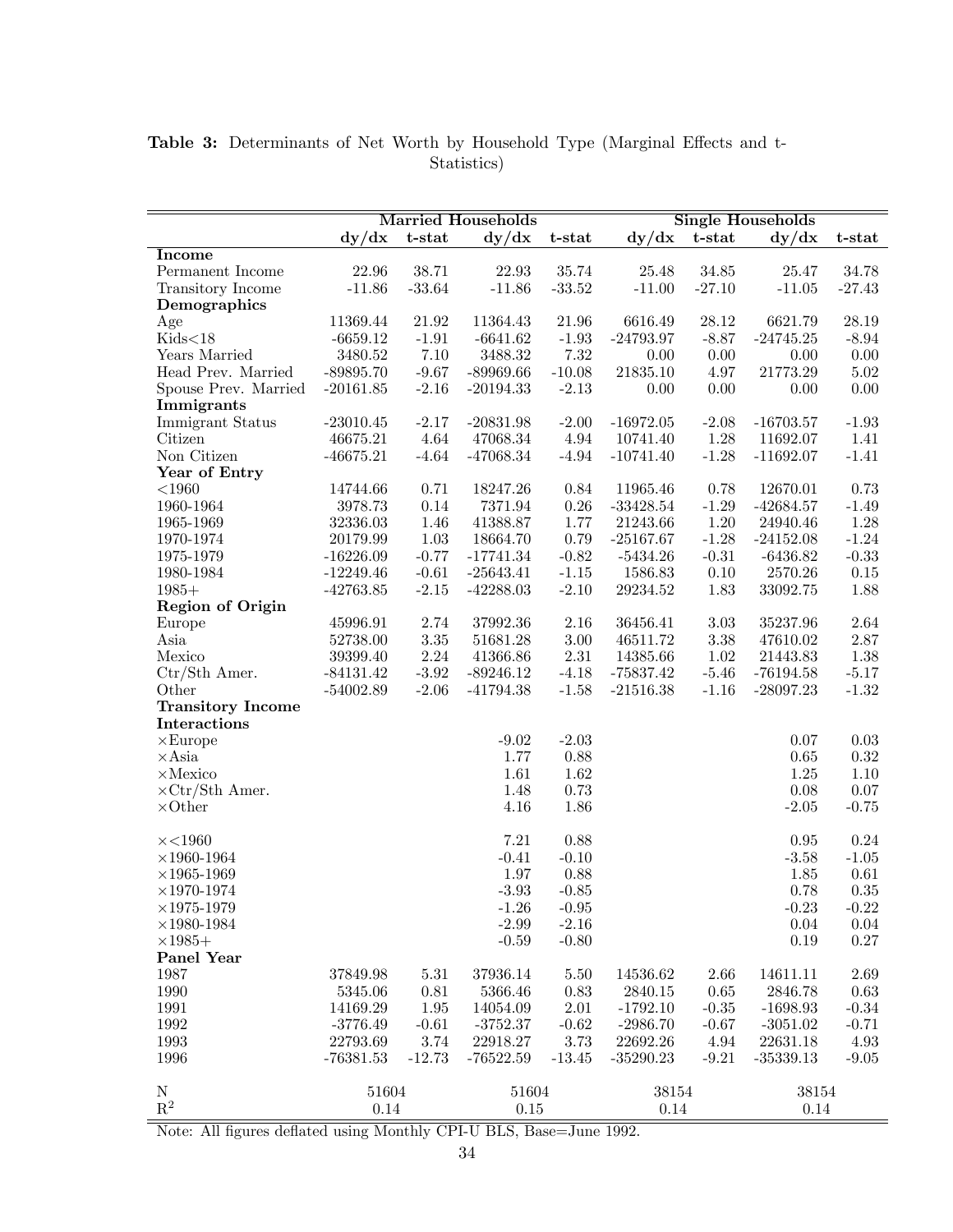| <b>Table 4:</b> Determinants of Asset Portfolios: Married Households (Marginal Effects and |               |  |  |
|--------------------------------------------------------------------------------------------|---------------|--|--|
|                                                                                            | t-Statistics) |  |  |

|                                   | <b>Financial Wealth</b> |           | <b>Business Assets</b> |           | <b>Real Estate</b> |           | Vehicles    |           |
|-----------------------------------|-------------------------|-----------|------------------------|-----------|--------------------|-----------|-------------|-----------|
|                                   | dy/dx                   | $t$ -stat | dy/dx                  | $t$ -stat | dy/dx              | $t$ -stat | dy/dx       | $t$ -stat |
| Income                            |                         |           |                        |           |                    |           |             |           |
| Permanent Income                  | 13.88                   | 63.55     | 0.55                   | 14.24     | $-15.20$           | $-70.57$  | 0.77        | 25.68     |
| Transitory Income                 | $-2.15$                 | $-15.89$  | 0.11                   | 8.30      | 2.37               | $17.35\,$ | $-0.33$     | $-21.44$  |
| Demographics                      |                         |           |                        |           |                    |           |             |           |
| Age                               | 3629.62                 | 13.70     | $25.48\,$              | $0.55\,$  | $-3635.05$         | $-13.73$  | $-20.06$    | $-0.66$   |
| Kids<18                           | $-6001.09$              | $-5.03$   | 1091.17                | $5.65\,$  | 5768.33            | 4.86      | $-858.42$   | $-6.58$   |
| Yrs Married                       | $-149.60$               | $-0.82$   | 57.25                  | 1.89      | $-56.29$           | $-0.31$   | 148.64      | $7.21\,$  |
| Head Prev. Married                | $-11181.89$             | $-3.57$   | $363.65\,$             | 0.74      | 11969.23           | $3.85\,$  | $-1150.99$  | $-3.52$   |
| Spouse Prev. Married              | $-3084.28$              | $-0.89$   | 1191.89                | $2.26\,$  | 1279.01            | 0.37      | 613.39      | 1.82      |
| Immigrants                        |                         |           |                        |           |                    |           |             |           |
| Immigrant Status                  | 72085.18                | 12.17     | 3807.52                | 4.43      | $-64526.33$        | $-12.31$  | $-11366.38$ | $-9.99$   |
| Citizen                           | $-16074.99$             | $-5.02$   | 1266.43                | $2.33\,$  | 13689.29           | $4.21\,$  | 1119.27     | $2.53\,$  |
| Non Citizen                       | 16074.99                | 5.02      | $-1266.43$             | $-2.33$   | $-13689.29$        | $-4.21$   | $-1119.27$  | $-2.53$   |
| Net Worth                         |                         |           |                        |           |                    |           |             |           |
| Net Worth                         | 0.43                    | 76.48     | $0.01\,$               | $39.16\,$ | $0.56\,$           | 143.75    | 0.00        | 0.04      |
| Net Worth×Imm.                    | $-0.28$                 | $-6.60$   | 0.00                   | $-2.41$   | $-0.05$            | $-7.86$   | $0.33\,$    | 8.42      |
| Year of Entry                     |                         |           |                        |           |                    |           |             |           |
| $<$ 1960                          | $-33126.00$             | $-4.19$   | $-177.33$              | $-0.13$   | 35222.96           | 4.32      | $-1919.64$  | $-1.58$   |
| 1960-1964                         | $-34736.39$             | $-3.46$   | $-2124.40$             | $-1.12$   | 37275.39           | 3.73      | $-414.59$   | $-0.35$   |
| 1965-1969                         | $-6760.37$              | $-0.93$   | $-3389.94$             | $-2.67$   | 11134.75           | 1.51      | $-984.43$   | $-0.78$   |
| 1970-1974                         | $-4581.30$              | $-0.65$   | $-1024.94$             | $-0.77$   | 4273.05            | $0.60\,$  | 1333.19     | $1.35\,$  |
| 1975-1979                         | $-3846.34$              | $-0.59$   | 1667.48                | 1.38      | 1490.85            | $0.23\,$  | 688.01      | 0.81      |
| 1980-1984                         | 27967.64                | 4.39      | 2685.72                | 2.49      | $-31427.46$        | $-4.92$   | 774.09      | 0.91      |
| $>=1985$                          | 55082.77                | 9.00      | 2363.42                | $2.52\,$  | $-57969.55$        | $-9.35$   | 523.37      | $0.58\,$  |
| <b>Region of Origin</b>           |                         |           |                        |           |                    |           |             |           |
| Europe                            | $-5369.44$              | $-0.95$   | $-2642.42$             | $-2.46$   | 8653.20            | $1.54\,$  | $-641.34$   | $-0.74$   |
| Asia                              | 152.05                  | 0.03      | $-232.47$              | $-0.25$   | $-1435.76$         | $-0.27$   | 1516.18     | 2.11      |
| Mexico                            | 20161.10                | 3.68      | 407.97                 | $0.55\,$  | $-22707.71$        | $-4.09$   | 2138.64     | 2.56      |
| $\mathrm{Ctr}/\mathrm{Sth}$ Amer. | $-18312.18$             | $-2.75$   | 1956.08                | 2.04      | 17009.20           | 2.60      | $-653.11$   | $-0.71$   |
| Other                             | 3368.46                 | 0.43      | 510.85                 | 0.42      | $-1518.93$         | $-0.20$   | $-2360.37$  | $-1.93$   |
| Panel Year                        |                         |           |                        |           |                    |           |             |           |
| 1987                              | 6096.22                 | 2.27      | 1561.80                | 3.27      | $-10387.23$        | $-3.94$   | 2729.20     | 12.51     |
| 1990                              | 340.86                  | 0.14      | 861.69                 | $1.97\,$  | $-3446.78$         | $-1.44$   | 2244.24     | 10.16     |
| 1991                              | 3459.63                 | 1.28      | 489.89                 | $1.13\,$  | $-4384.87$         | $-1.61$   | $435.35\,$  | 1.59      |
| 1992                              | 2432.56                 | 1.08      | $-634.95$              | $-1.78$   | $-2556.78$         | $-1.13$   | $759.16\,$  | $3.27\,$  |
| 1993                              | $-561.80$               | $-0.25$   | $-755.50$              | $-2.09$   | $-2280.97$         | $-1.02$   | 3598.27     | 15.79     |
| 1996                              | $-11767.48$             | $-6.29$   | $-1522.92$             | $-4.28$   | 23056.63           | 12.33     | $-9766.23$  | $-29.32$  |
|                                   |                         |           |                        |           |                    |           |             |           |
| ${\rm N}$                         | 51604                   |           | 51604                  |           | 51604              |           | 51604       |           |
| $\mathbf{R}^2$                    | 0.24                    |           | 0.04                   |           | 0.19               |           | 0.09        |           |

Note: All figures in 1992 constant dollars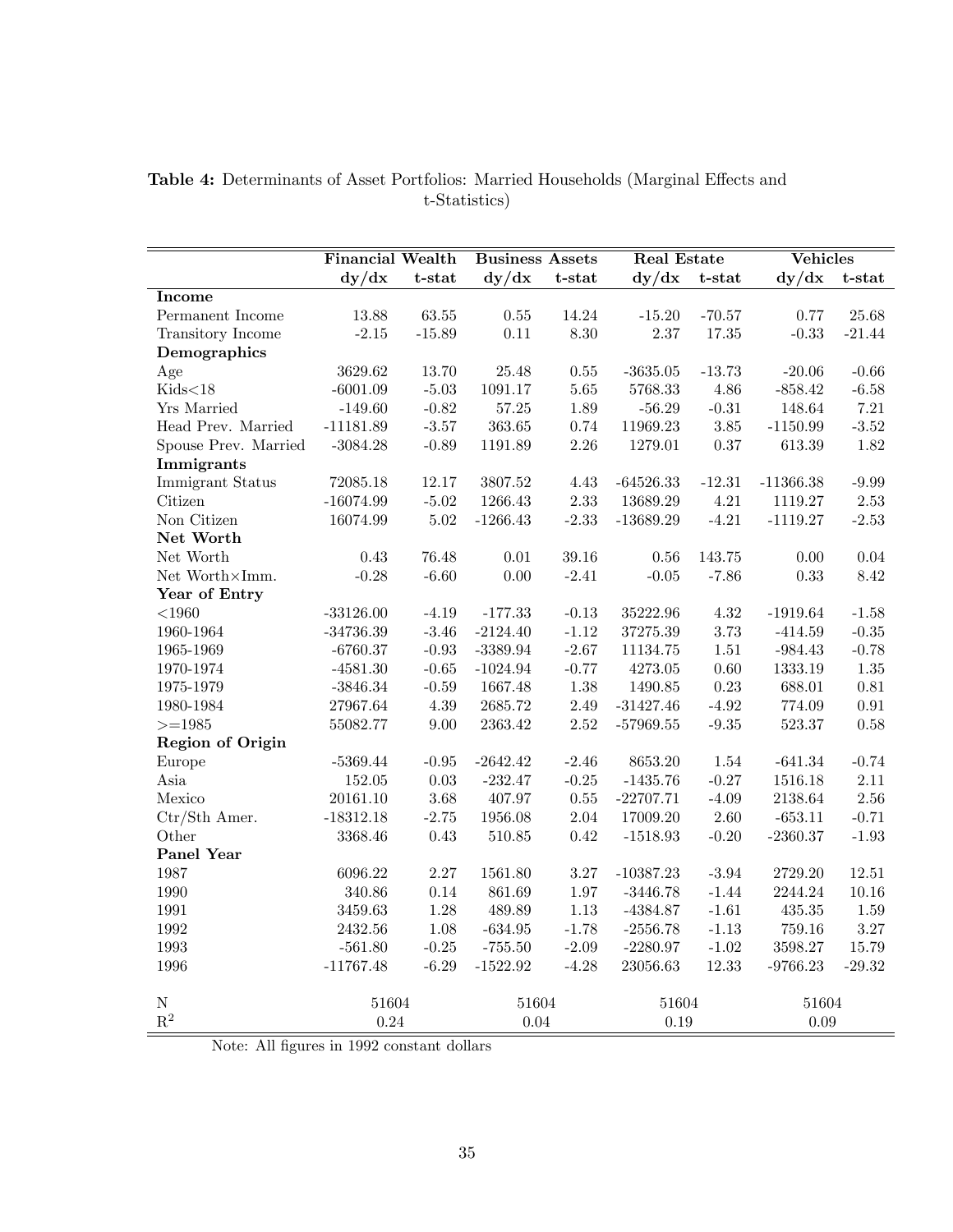|                         | <b>Financial Wealth</b> |                | <b>Business Assets</b> |           | <b>Real Estate</b> |            | <b>Vehicles</b> |                  |
|-------------------------|-------------------------|----------------|------------------------|-----------|--------------------|------------|-----------------|------------------|
|                         | dy/dx                   | $t$ -stat      | dy/dx                  | $t$ -stat | dy/dx              | $t$ -stat  | dy/dx           | $t$ -stat        |
| <b>Income</b>           |                         |                |                        |           |                    |            |                 |                  |
| Permanent Income        | $6.84\,$                | $31.85\,$      | $\rm 0.21$             | $19.75\,$ | $-8.69$            | $-40.58$   | 1.64            | $50.51\,$        |
| Transitory Income       | $-2.36$                 | $-17.93$       | 0.01                   | 2.67      | 2.83               | 21.50      | $-0.48$         | $-24.27$         |
| Demographics            |                         |                |                        |           |                    |            |                 |                  |
| Age                     | 991.42                  | 8.36           | $-3.65$                | $-0.45$   | $-1066.31$         | $-8.92$    | 78.55           | 4.64             |
| Kids<18                 | $-1578.11$              | $-1.90$        | $-3.01$                | $-0.07$   | 3093.56            | 3.67       | $-1512.43$      | $-12.64$         |
| Yrs Married             | 0.00                    | $0.00\,$       | $0.00\,$               | $0.00\,$  | $0.00\,$           | $0.00\,$   | 0.00            | $0.00\,$         |
| Head Prev. Married      | $-10711.98$             | $-7.70$        | $-152.45$              | $-1.66$   | 9516.81            | 6.84       | 1347.62         | 7.36             |
| Spouse Prev. Married    | 0.00                    | $0.00\,$       | $0.00\,$               | $0.00\,$  | 0.00               | $0.00\,$   | 0.00            | $0.00\,$         |
| Immigrants              |                         |                |                        |           |                    |            |                 |                  |
| Immigrant Status        | 18708.79                | 6.12           | $-398.67$              | $-1.73$   | $-15538.44$        | $-5.44$    | $-2771.67$      | $-5.44$          |
| Citizen                 | $-3862.65$              | $-1.64$        | $-269.02$              | $-1.37$   | 3708.86            | $1.58\,$   | 422.80          | $1.16\,$         |
| Non Citizen             | 3862.65                 | 1.64           | 269.02                 | $1.37\,$  | $-3708.86$         | $-1.58$    | $-422.80$       | $-1.16$          |
| Net Worth               |                         |                |                        |           |                    |            |                 |                  |
| Net Worth               | 0.59                    | $59.31\,$      | 0.01                   | 13.36     | $0.35\,$           | 134.81     | $0.05\,$        | 5.66             |
| Net Worth×Imm.          | $-0.09$                 | $-1.37$        | 0.00                   | $2.45\,$  | $-0.03$            | $-4.37$    | $0.12\,$        | 1.91             |
| Year of Entry           |                         |                |                        |           |                    |            |                 |                  |
| $<\!\!1960$             | $-8679.08$              | $-1.84$        | 116.45                 | $0.31\,$  | 7586.50            | 1.61       | 976.14          | 1.32             |
| 1960-1964               | $-12186.19$             | $-1.88$        | $-1423.82$             | $-3.08$   | 14153.36           | $2.17\,$   | $-543.35$       | $-0.53$          |
| 1965-1969               | 4707.01                 | 0.79           | 113.51                 | $0.26\,$  | $-4344.64$         | $-0.73$    | $-475.88$       | $-0.51$          |
| 1970-1974               | $-8287.80$              | $-1.66$        | $-254.40$              | $-0.70$   | 8334.01            | 1.69       | 208.19          | $0.27\,$         |
| 1975-1979               | 2843.44                 | $0.61\,$       | 325.01                 | 0.78      | $-2468.29$         | $-0.52$    | $-700.16$       | $\textbf{-0.85}$ |
| 1980-1984               | 1625.59                 | $0.35\,$       | 879.73                 | $1.77\,$  | $-2903.51$         | $-0.62$    | 398.18          | 0.54             |
| $>=1985$                | 19977.02                | $4.65\,$       | $243.52\,$             | 0.75      | $-20357.42$        | $-4.72$    | 136.88          | $0.19\,$         |
| <b>Region of Origin</b> |                         |                |                        |           |                    |            |                 |                  |
| Europe                  | 5136.35                 | 1.42           | $-173.66$              | $-0.47$   | $-4821.69$         | $-1.34$    | $-141.00$       | $-0.22$          |
| Asia                    | 1530.96                 | $0.33\,$       | $-101.02$              | $-0.26$   | $-3104.28$         | $-0.68$    | 1674.34         | 2.42             |
| Mexico                  | $-4937.73$              | $-1.23$        | $-118.71$              | $-0.47$   | 2736.13            | $0.68\,$   | 2320.31         | 3.70             |
| Ctr/Sth Amer.           | $-5603.46$              | $-1.50$        | 443.46                 | 1.69      | 8084.27            | $2.16\,$   | $-2924.27$      | $-4.89$          |
| Other                   | 3873.89                 | 0.75           | $-50.08$               | $-0.10$   | $-2894.43$         | $-0.56$    | $-929.37$       | $-1.11$          |
| Panel Year              |                         |                |                        |           |                    |            |                 |                  |
| 1987                    | 5008.47                 | $2.87\,$       | 307.40                 | 2.44      | $-5752.38$         | $-3.30$    | 436.51          | $2.05\,$         |
| 1990                    | 485.40                  | 0.33           | 45.54                  | 0.46      | $-690.69$          | $-0.47$    | 159.76          | 0.89             |
| 1991                    | 2686.78                 | $1.57\,$       | $-130.24$              | $-1.25$   | $-2281.34$         | $-1.32$    | $-275.20$       | $-1.22$          |
| 1992                    | $-474.44$               | $\text{-}0.35$ | $-160.47$              | $-1.89$   | 1253.07            | $\rm 0.92$ | $-618.16$       | $-3.16$          |
| 1993                    | 2400.65                 | 1.69           | $13.11\,$              | $0.14\,$  | $-5117.06$         | $-3.56$    | 2703.30         | 14.00            |
| 1996                    | $-10106.86$             | $-9.24$        | $-75.34$               | $-0.89$   | 12588.40           | 11.29      | $-2406.21$      | $-12.59$         |
|                         |                         |                |                        |           |                    |            |                 |                  |
| ${\bf N}$               | 38154                   |                | 38154                  |           | 38154              |            | 38154           |                  |
| $\mathbf{R}^2$          | $0.25\,$                |                | 0.03                   |           | $0.23\,$           |            | $0.15\,$        |                  |

Table 5: Determinants of Asset Portfolios: Single Households (Marginal Effects and t-Statistics)

Note: All figures in  $1992$  constant dollars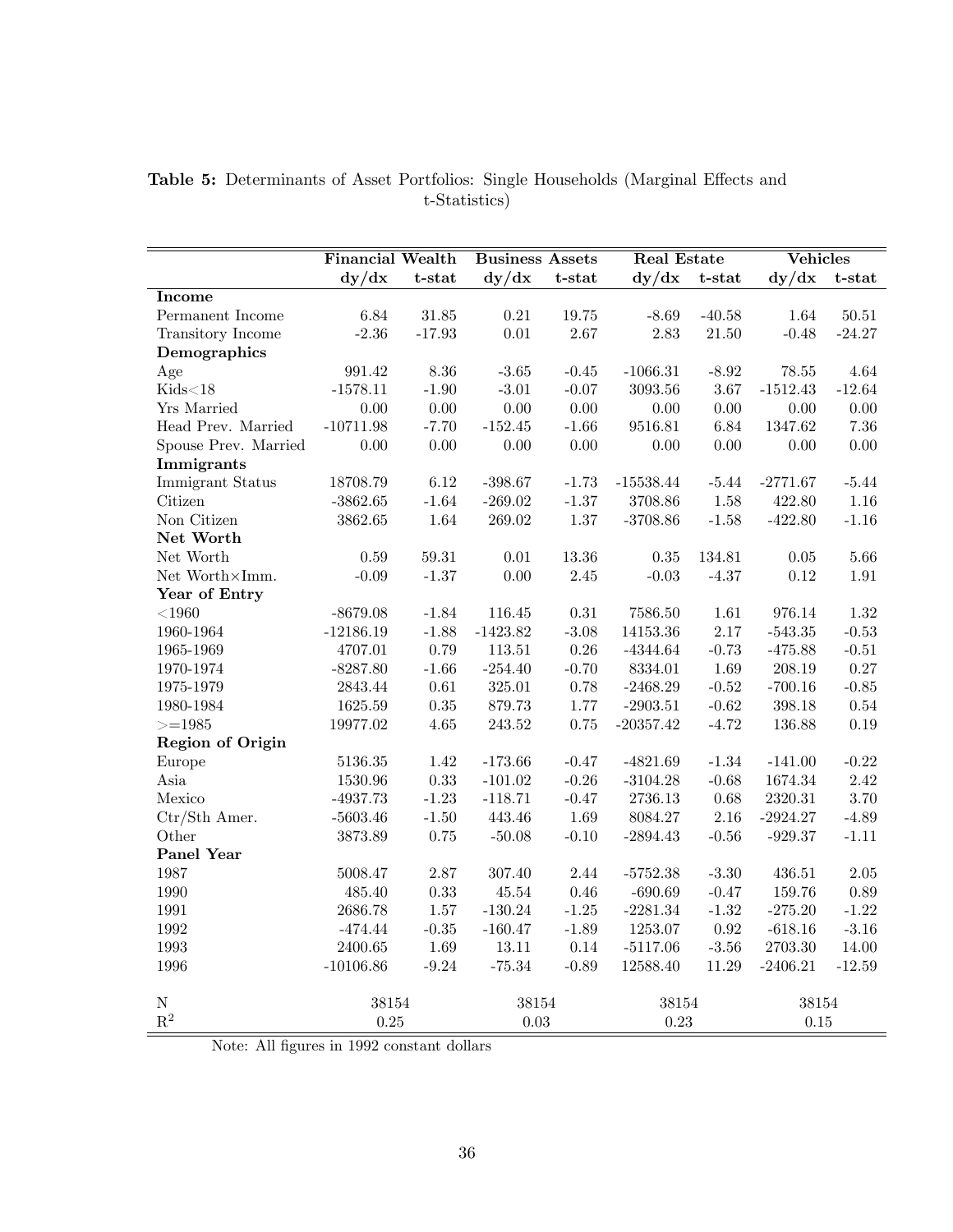## 8 Appendix